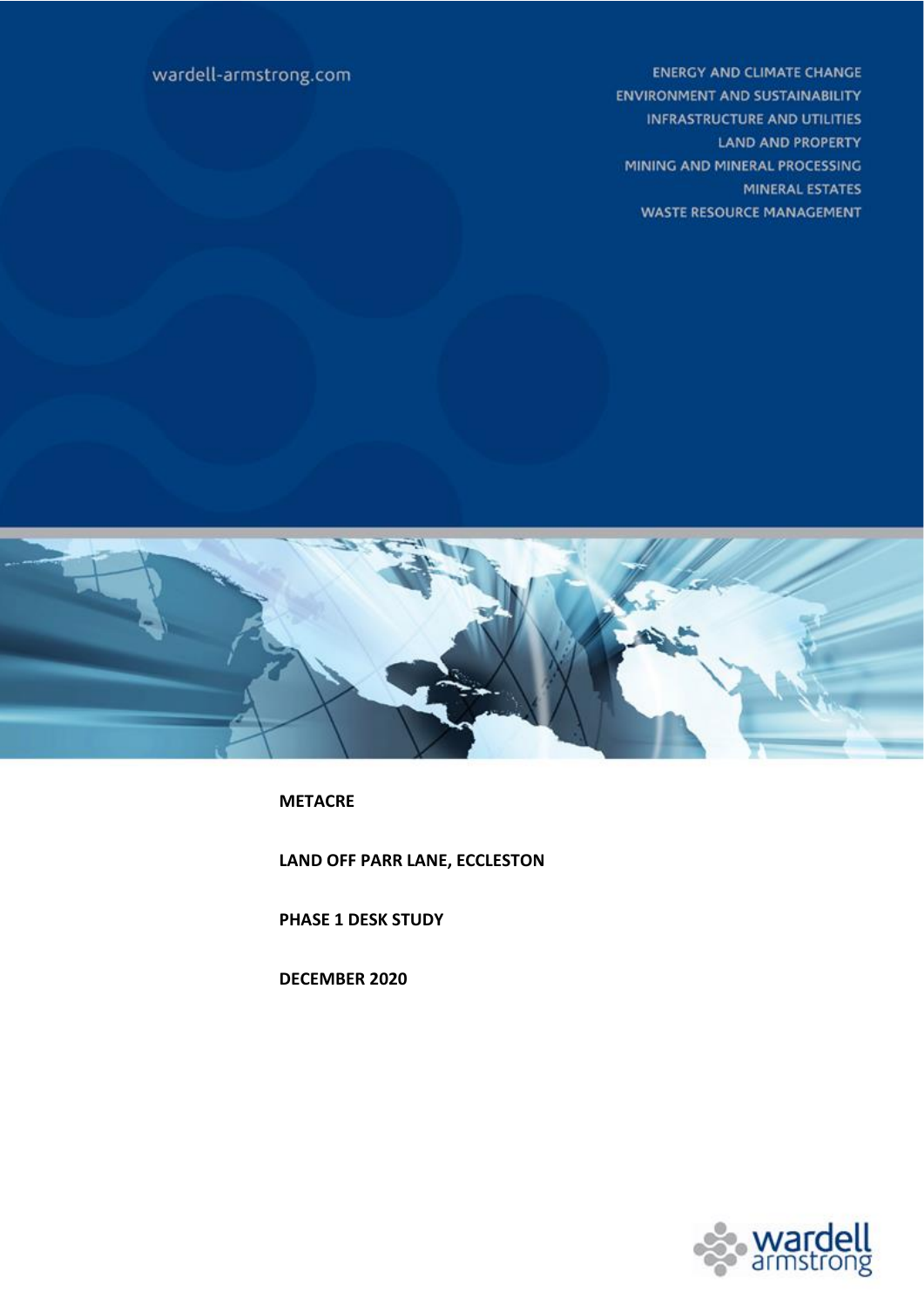

| DATE ISSUED:          | <b>DECEMBER 2020</b> |
|-----------------------|----------------------|
| <b>JOB NUMBER:</b>    | GM11586              |
| <b>REPORT NUMBER:</b> | 001                  |
| <b>VERSION:</b>       | V <sub>0.1</sub>     |
| <b>STATUS:</b>        | <b>FINAL</b>         |

#### **METACRE LIMITED**

#### **LAND OFF PARR LANE, ECCLESTON**

**PHASE 1 DESK STUDY**

**DECEMBER 2020**

#### **PREPARED BY:**

Martin Hastie Technical Director

Har Mite

**APPROVED BY:**

Martin Hastie Technical Director

Har Mit:

*This report has been prepared by Wardell Armstrong LLP with all reasonable skill, care and diligence, within the terms of the Contract with the Client. The report is confidential to the Client and Wardell Armstrong LLP accepts no responsibility of whatever nature to third parties to whom this report may be made known.*

*No part of this document may be reproduced without the prior written approval of Wardell Armstrong LLP.*



Wardell Armstrong is the trading name of Wardell Armstrong LLP, Registered in England No. OC307138.

Registered office: Sir Henry Doulton House, Forge Lane, Etruria, Stoke-on-Trent, ST1 5BD, United Kingdom

UK Offices: Stoke-on-Trent, Birmingham, Bolton, Cardiff, Carlisle, Edinburgh, Glasgow, Leeds, London, Manchester, Newcastle upon Tyne and Truro. International Offices: Almaty and Moscow

ENERGY AND CLIMATE CHANGE ENVIRONMENT AND SUSTAINABILITY INFRASTRUCTURE AND UTILITIES LAND AND PROPERTY MINING AND MINERAL PROCESSING MINERAL ESTATES WASTE RESOURCE MANAGEMENT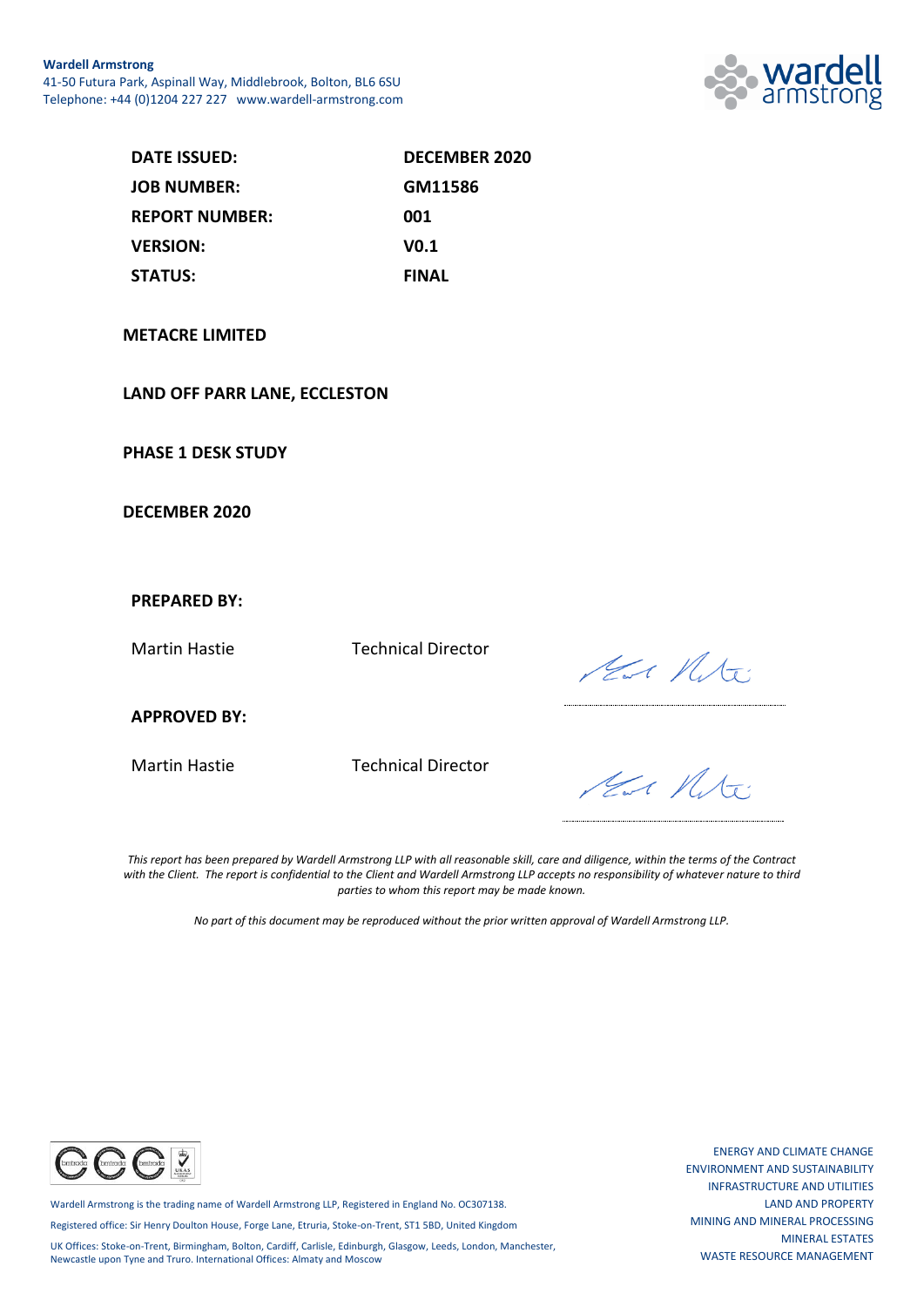

## **CONTENTS**

| 3 <sup>7</sup> |  |
|----------------|--|
|                |  |
|                |  |
|                |  |
| 7              |  |
|                |  |

## **APPENDICES**

| Appendix A | <b>Groundsure Report</b>            |
|------------|-------------------------------------|
| Appendix B | Site Walkover Notes and Photographs |
| Appendix C | <b>BGS Borehole Data</b>            |
| Appendix D | Zetica Risk Mapping                 |
| Appendix E | Coal Authority Consultants Report   |
| Appendix F | <b>Coal Mining Risk Assessment</b>  |

| <b>TABLE NUMBER</b> | TITLE                                                         |
|---------------------|---------------------------------------------------------------|
| 2.1                 | Summary of Land Use                                           |
| 4.1                 | Summary of Relevant Geological Data                           |
| 5.1                 | <b>Conceptual Site Model and Potential Pollution Linkages</b> |
| 6.1                 | Consequence of Risk Being Realised (based on CIRIA C552 2001) |
| 6.2                 | Probability of Risk Being Realised (C552 CIRIA, 2001)         |
| 6.3                 | Risk Classification Definitions (C552 CIRIA, 2001)            |
| 6.4                 | Risk Classification Matrix (C552 CIRIA, 2001)                 |
| 6.5                 | <b>Preliminary Qualitative Risk Assessment</b>                |
| 8.1                 | <b>Preliminary Ground Investigation Objectives</b>            |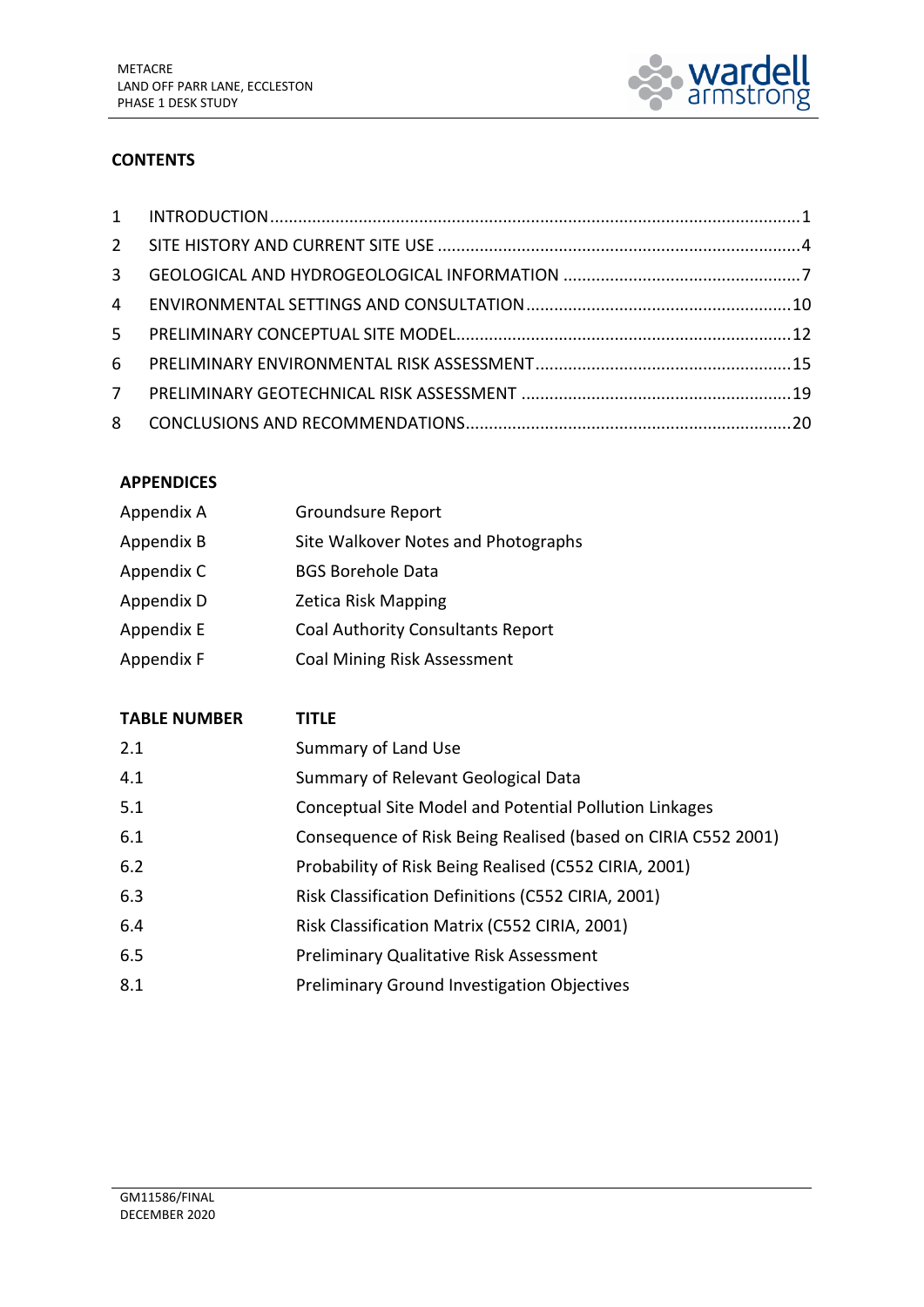

## <span id="page-3-0"></span>**1 INTRODUCTION**

### **1.1 Instruction**

1.1.1 Wardell Armstrong LLP (WA) have been commissioned to prepare this Desk Study following written confirmation on 1<sup>st</sup> December by Mr Louis Webb from De Pol Associates on behalf of Metacre. Commission of these work follows the proposal prepared by WA dated 30<sup>th</sup> November 2020.

## **1.2 Site Location**

1.2.1 The application site comprises circa 1.5 ha of grassland on the north eastern edge of Eccleston. It lies to the south of Parr Lane, which runs east-to-west across the northern boundary of the site, and to the east of the housing estate along Sandringham Road and Richmond Road.

## 1.2.2 The proposed application boundary is shown below:



## **1.3 Scope and Objectives**

- 1.3.1 The purpose of this report is to support the outline planning application for the development of land off Parr Lane, Eccleston for up to 34 dwellings and associated infrastructure by identifying and examining readily available documentary sources of information relating to the following:
	- Past and current uses of the site and surrounding area and the nature of any hazards and physical constraints;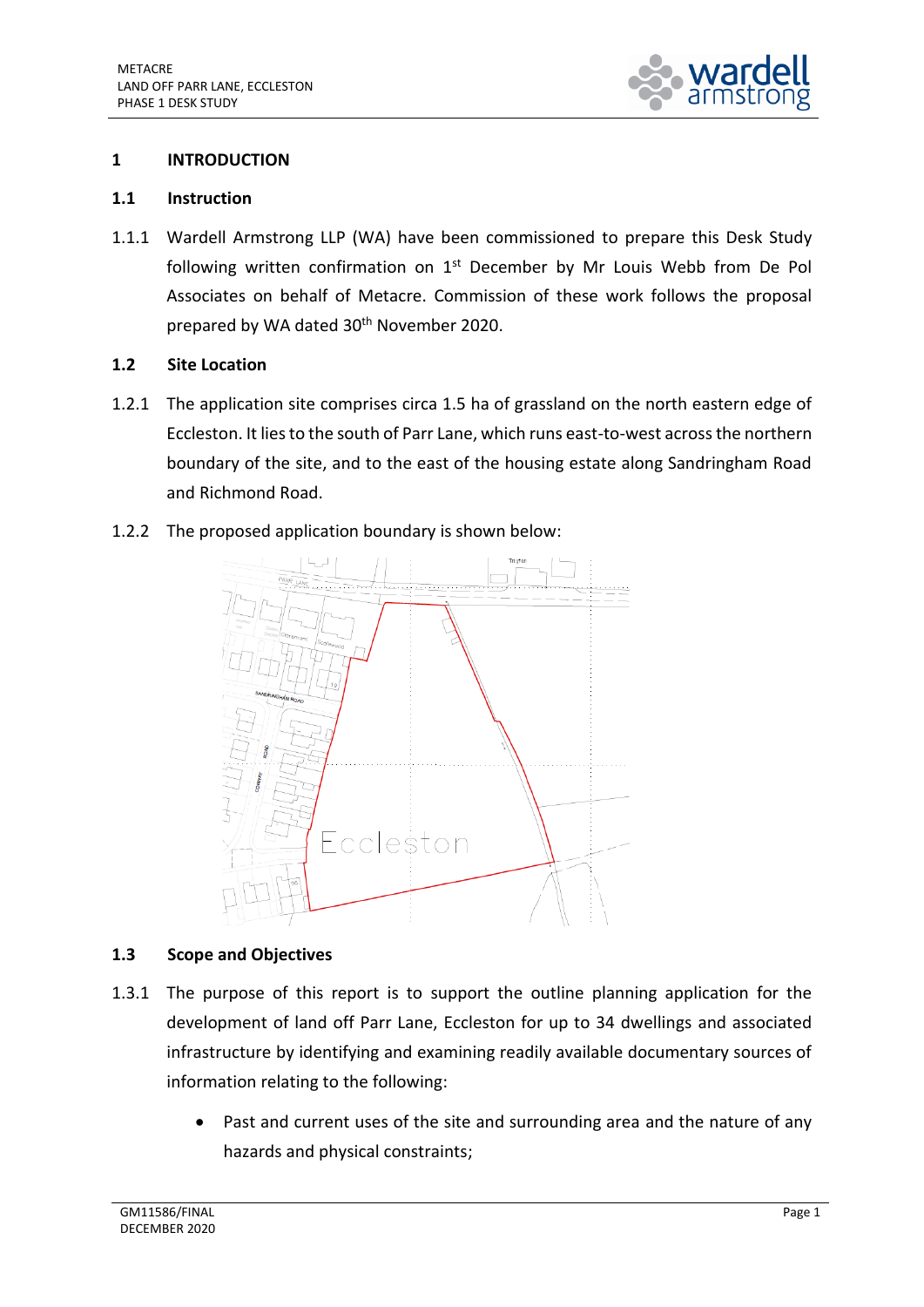

- Environmental setting including geology, geochemistry, mining, hydrogeology and hydrology;
- Potential contamination sources, pathways and receptors as part of a preliminary conceptual site model;
- Provide information on the preliminary risk assessment; and,
- Identify aspect of the site requiring immediate attention.
- 1.3.2 This report has been prepared in general accordance with compliance with BS 5930, BS 10175 and the Land Contamination Risk Management (LCRM).

## **1.4 Proposed Site Use**

- 1.4.1 Outline planning permission is sought for the erection of up to 34 dwellings and other infrastructure associated with the development. At this stage a mixture of terraced, semi-detached and detached houses /bungalows together with apartments is envisaged, although may be subject to change as part of the detailed site design.
- 1.4.2 Two access points are proposed off Parr Lane and Sandringham Road. The Parr Lane access will serve a maximum of three dormer bungalows fronting the carriageway. The access off Sandringham Road will serve the remainder of the residential development. A 2m public footpath link also exists in the south west corner of the site.
- 1.4.3 Existing trees / hedgerows will be retained where possible and the existing landscaped boundaries will be enhanced. There will be a requirement to remove part of the westerly and northern hedgerows/trees to enable access onto the site, although replacement hedgerows and trees would be provided within the development.

## **1.5 Limitations of Report**

- 1.5.1 The report does not constitute or contain a valuation nor is it a full rigorous environmental audit.
- 1.5.2 The opinions and findings of this report are given without the benefit of any physical site investigation, sampling or testing.
- 1.5.3 The findings and recommendations are considered to be valid and appropriate at the time of preparation and for the specific purpose or purposes intended. Wardell Armstrong LLP will not be liable if any findings are used by third parties, without the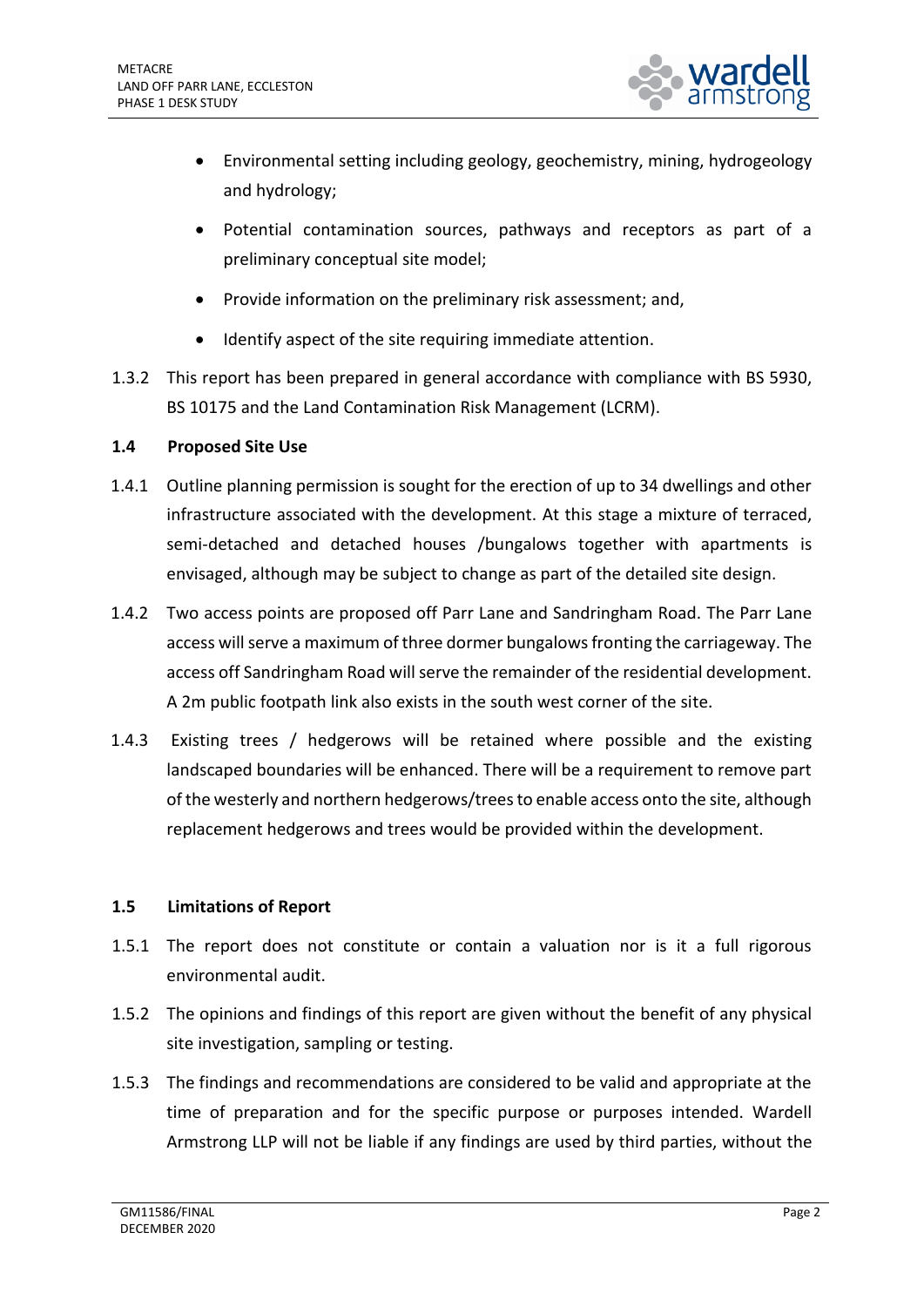

written agreement of the company, or if an interpretation is made and action taken without further consultation.

1.5.4 The possibility of significant variation in ground conditions existing on site in comparison to those described within this report cannot be discounted.

### **1.6 Data Sources**

- 1.6.1 The following sources of information have been reviewed:
	- A Groundsure Report dated  $1<sup>st</sup>$  December 2020 and referenced GS-7331066, attached at Appendix A;
	- Site walkover notes and photographs are attached at Appendix B;
	- The BGS Onshore GeoIndex geological mapping interactive mapping database;
	- BGS borehole database, selected borehole logs are attached at Appendix C;
	- The Environment Agency Flood Risk Map Viewer interactive online map;
	- Zetica Unexploded Ordnance map attached at Appendix D;
	- Consultants Coal Authority Mining Report dated 2<sup>nd</sup> December 2020 and referenced 51002333252001attached at Appendix E.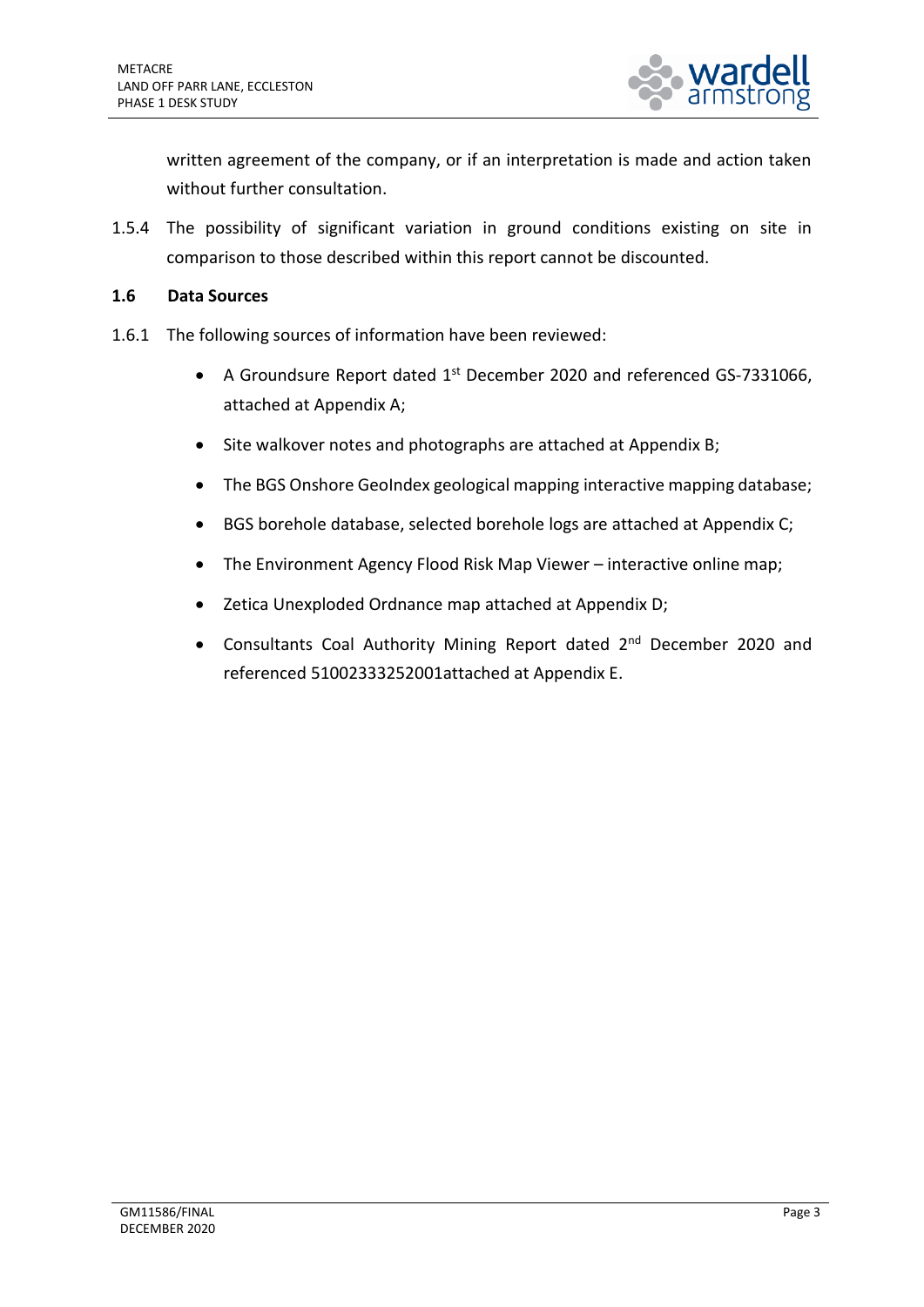

## <span id="page-6-0"></span>**2 SITE HISTORY AND CURRENT SITE USE**

### **2.1 Site History**

- 2.1.1 Historic maps provided in the Groundsure Report can be located within Appendix A. The history of the site and surrounding area from 1849 to the present day has been reviewed in order to identify any previous land uses including any significant potentially contaminative land uses or those that could impact future development and are summarised below in Table 2.1.
- 2.1.2 The site has remained undeveloped since the earliest published maps with a stream being displayed flowing south-north adjacent to the eastern site boundary.

| <b>Table 2.1 Summary of Land Use</b> |                                                                                                                                                                                                                    |                                                                                                                                                                                                                                                                                                                                                                                                                                                                                          |
|--------------------------------------|--------------------------------------------------------------------------------------------------------------------------------------------------------------------------------------------------------------------|------------------------------------------------------------------------------------------------------------------------------------------------------------------------------------------------------------------------------------------------------------------------------------------------------------------------------------------------------------------------------------------------------------------------------------------------------------------------------------------|
| <b>Mapping Date</b>                  | <b>Developable Site Land Use</b>                                                                                                                                                                                   | <b>Adjacent Land Use</b>                                                                                                                                                                                                                                                                                                                                                                                                                                                                 |
| 1849/1893                            | The site comprises an undeveloped<br>$\bullet$<br>field bordered to the north by Moons<br>Lane (now Parr Lane).<br>A stream runs along the eastern site<br>$\bullet$<br>boundary south to north, flowing<br>north. | Largely open agricultural land and<br>$\bullet$<br>woodland, divided into separate fields.<br>Farms are located to the north of Moons<br>Lane. A pond is located immediately<br>adjacent to the north west corner of the<br>site. Several other ponds are located<br>around the farm buildings to the north.<br>The stream that runs along the eastern<br>$\bullet$<br>site boundary, turns westwards at Moons<br>Lane, before crossing beneath the road<br>and continuing to the north. |
| 1909/1910                            | A pond is now shown onsite in the<br>$\bullet$<br>north western area, adjacent to<br>Moons Lane.                                                                                                                   | Eccleston Mill is shown c.100m south<br>$\bullet$<br>west of the site                                                                                                                                                                                                                                                                                                                                                                                                                    |
| 1928/1929                            | The pond in the north western area<br>$\bullet$<br>(and the one located adjacent to the<br>north western boundary) has been<br>infilled                                                                            | No significant change<br>$\bullet$                                                                                                                                                                                                                                                                                                                                                                                                                                                       |
| 1955                                 | The stream previously shown as<br>$\bullet$<br>running parrelel to, but within the<br>eastern site boundary is now shown on<br>the boundary line. There doesn't<br>appear to be                                    | There has been some infilling of the<br>$\bullet$<br>ponds located c. 50 to 100 north of the<br>site associated with the farms                                                                                                                                                                                                                                                                                                                                                           |
| 1959/1961                            | Moons lane that forms the northern<br>$\bullet$<br>boundary is now named Parr Lane                                                                                                                                 | No significant change<br>$\bullet$                                                                                                                                                                                                                                                                                                                                                                                                                                                       |
| 1968/1969                            | No significant change<br>$\bullet$                                                                                                                                                                                 | $\bullet$<br>Residential development is now shown<br>adjacent to the western boundary                                                                                                                                                                                                                                                                                                                                                                                                    |
| 1982/1985                            | No significant change<br>$\bullet$                                                                                                                                                                                 | The fields located to the south and south<br>$\bullet$<br>east of the site are labelled as playing<br>field.                                                                                                                                                                                                                                                                                                                                                                             |
| 2003                                 | Two structures are shown in the north<br>$\bullet$<br>eastern area of the site. These appear<br>to be in the same location as the<br>existing wooden shelter for horses that<br>is currently present.              | No significant change<br>$\bullet$                                                                                                                                                                                                                                                                                                                                                                                                                                                       |
| 2010                                 | No significant change<br>$\bullet$                                                                                                                                                                                 | 4 pond are now shown c. 150m north east<br>$\bullet$<br>of the site at the location now known as<br><b>Cunneries Fishery</b>                                                                                                                                                                                                                                                                                                                                                             |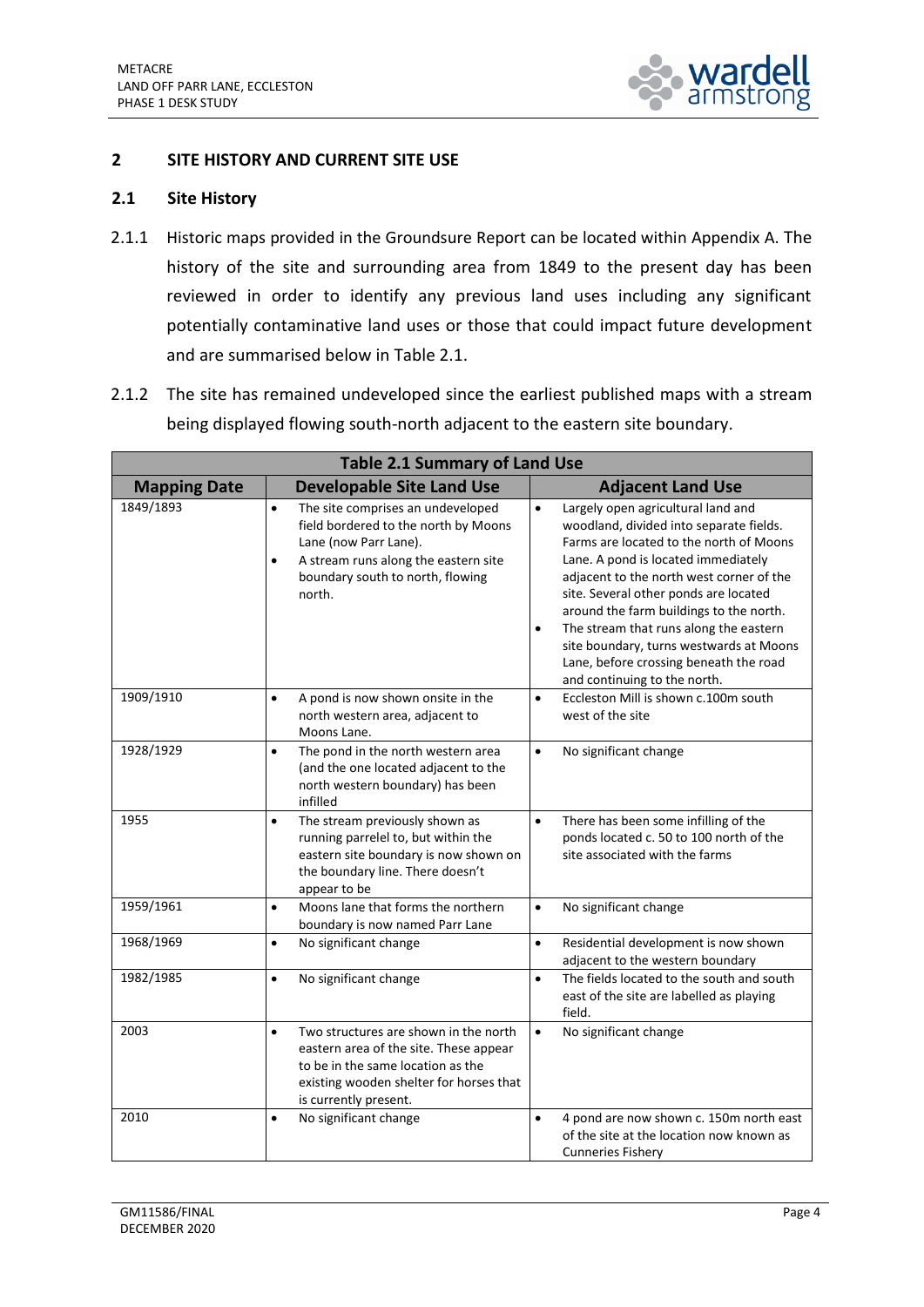

| Table 2.1 Summary of Land Use |                           |                                                                      |
|-------------------------------|---------------------------|----------------------------------------------------------------------|
| <b>Mapping Date</b>           | Developable Site Land Use | <b>Adjacent Land Use</b>                                             |
| 2020                          | No significant changes    | Cunneries Fishery has now expanded,<br>with 12 ponds now being shown |

### **2.2 Site Use**

- 2.2.1 A site walkover was carried out on  $3<sup>rd</sup>$  December 2020 by a WA Environmental Scientist. Photographs and the site walkover record are attached at Appendix B.
- 2.2.2 The following observations were made:
	- The site is currently comprises open grassland that is understood to be grazed by horses (although no horses were present at the time of inspection). The ground was noted to be damp and marshy in places, with pockets of reeds. This is particularly true in the northern area where standing water was observed;
	- A wooden stable structure is located in the north eastern area adjacent to Parr Lane. This adjacent to the gated site entrance. This stable had a corrugated metal roof and no evidence of any made ground was present in the area;
	- The southern site boundary is formed by mature hedgerows with several trees, with the eastern and northern boundaries being marked by scrub vegetation with several mature trees. The western boundary with the residential properties is a mix of hedgerows and garden fences.
	- The site is generally flat lying and similar in topography to the surrounding site, although there appears to be a slight fall to the east towards the stream. The northern area of the site, however, is lower than the main body of the site, being at a similar level to Parr Lane.
	- The stream is located on the eastern boundary. The stream contained water at the time of inspection and was flowing in a northerly direction. No visual or olfactory evidence of contamination was noted.
	- No visual evidence of made ground was present at the site surface any where on site.
	- No visual evidence remains of the former infilled pond that was historically located in the north eastern corner of the site.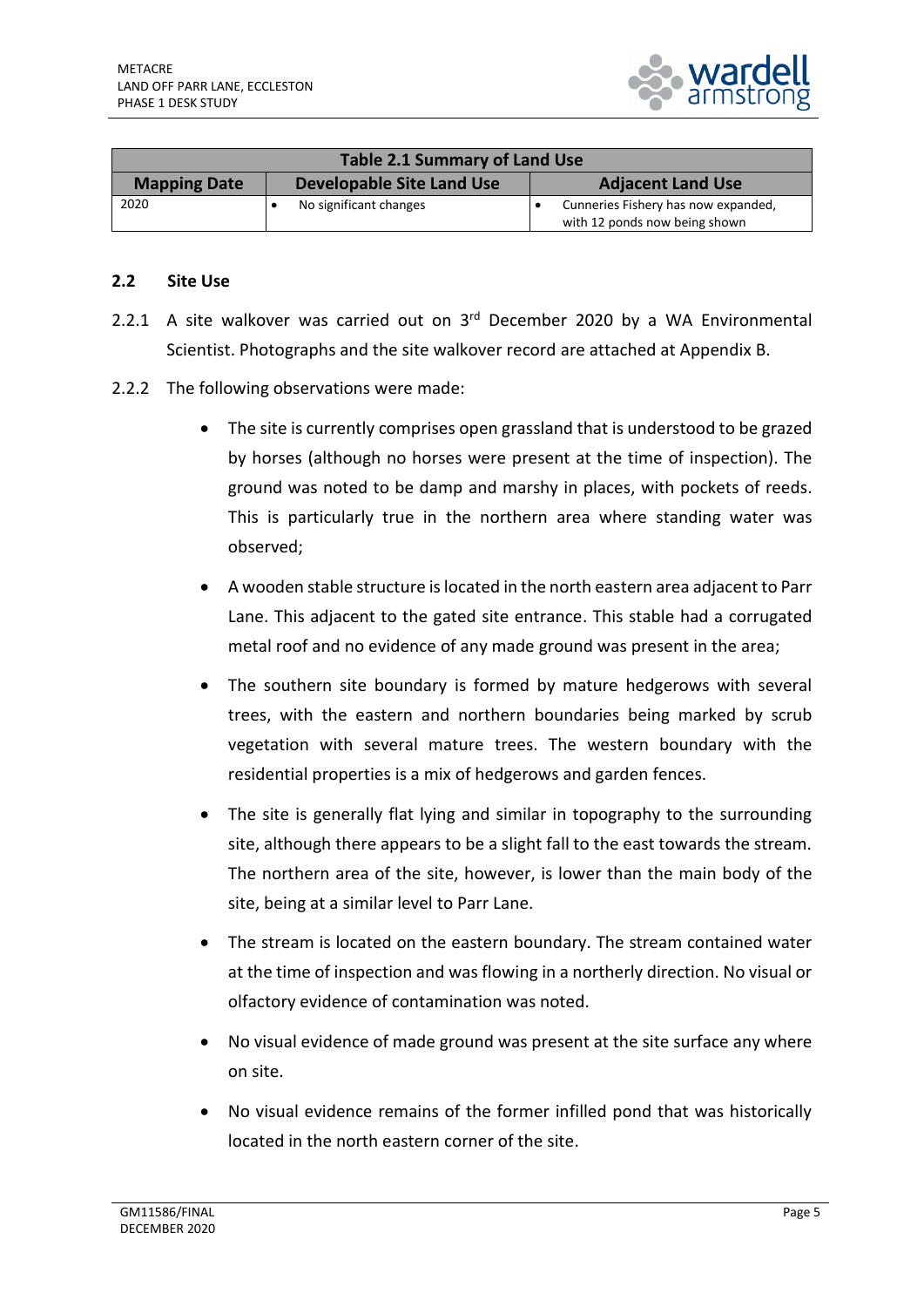

## **Asbestos**

- 2.2.3 During the site walkover no visual evidence of asbestos was recorded. The stable was wooden in construction with a corrugated metal roof. If previous shelters for grazing horses were present on the site the potential that they contained asbestos cannot be discounted. There is a potential for made ground associated with the infilling of the former pond. The source of the material used to infill this pond is not known and the potential for it to contain asbestos cannot be discounted.
- 2.2.4 With regards to the Health and Safety at Work Act and Control of Asbestos Regulations and Construction (Design and Management) Regulations, where works are proposed an appropriate survey should be carried out to identify where and in what condition the asbestos is in. Any works undertaken in areas, where asbestos is known or suspected to be present should be done in accordance with the Control of Asbestos Regulation (2012).

## **2.3 Ecology**

2.3.1 This desk study has not been prepared for ecological purposes and reference should be made to the supporting Ecological Impact Assessment that has been prepared for the planning application. We understand that this assessment concludes:

*"that there are no habitats or vegetation communities of significance on site nor are there likely to be any adversely affected by the proposals. With mitigation to compensate for the loss of any semi-natural habitat and the implementation of minor precautions in respect of breeding birds / bats, there would be no negative ecological impact of any significance."*

## **2.4 Archaeology**

2.4.1 There are no Scheduled Monuments or Listed Buildings on or within 250m the site. It is beyond the scope of this report to comment on archaeological issues.

## **2.5 Environmental Management**

2.5.1 Overall the standard of housekeeping and environmental management for site was good. There was no significant areas of fly tipping or debris on the site. No visual or olfactory evidence of contamination was noted on site.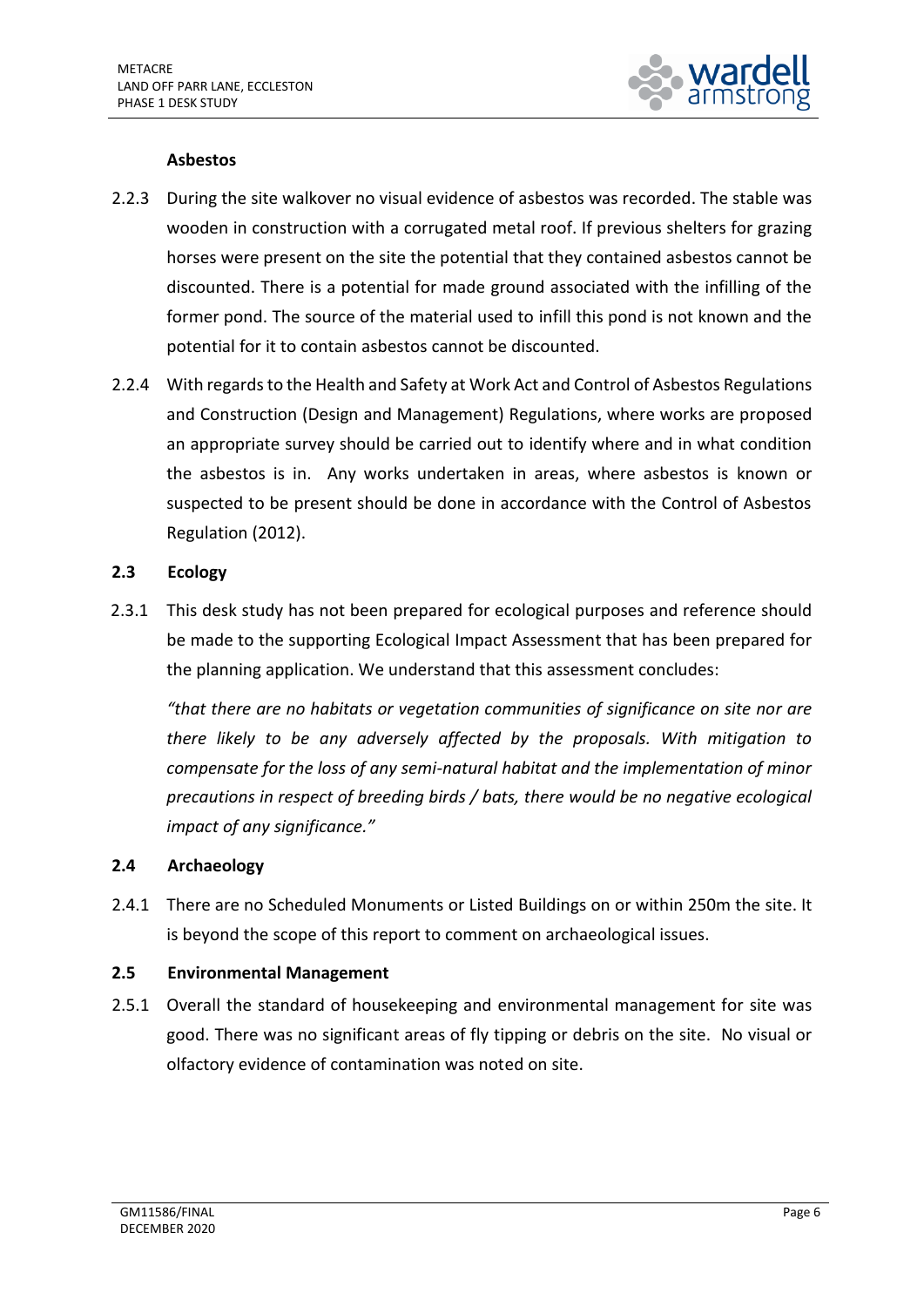

## <span id="page-9-0"></span>**3 GEOLOGICAL AND HYDROGEOLOGICAL INFORMATION**

### **3.1 Geology**

3.1.1 The assessment of the geology of the site is based on the published geological mapping supplemented by topographical plans and site visit. Online data from the British Geological Survey (BGS) has been researched and relevant borehole records are attached (Appendix C). A summary of relevant geological information is provided in Table 4.1. this information has been supplemented by information contained within the Groundsure Report.

| <b>Table 4.1 Summary of Relevant Geological Data</b> |                                                                                                                                                                                                                                                                                                                                                                                                                                                                                      |  |
|------------------------------------------------------|--------------------------------------------------------------------------------------------------------------------------------------------------------------------------------------------------------------------------------------------------------------------------------------------------------------------------------------------------------------------------------------------------------------------------------------------------------------------------------------|--|
| <b>Strata</b>                                        | <b>Description</b>                                                                                                                                                                                                                                                                                                                                                                                                                                                                   |  |
| Made Ground                                          | The site is not shown to be underlain by Made Ground. However, historical<br>mapping has shown a former pond to have been infilled on the site. In<br>addition the potential for made ground associated with the stable<br>structures and around the site entrance.<br>The route of the stream on the eastern boundary has altered on historical<br>plans, although it appears that this most likely relates to plotting errors<br>rather than the re-routing of the stream channel. |  |
| <b>Superficial Deposits</b>                          | The site is underlain by Devensian Till, described as clay with sands, gravels<br>and silts.                                                                                                                                                                                                                                                                                                                                                                                         |  |
| Solid Geology                                        | The majority of the site is shown to be underlain by Sherwood Sandstone.<br>The northern part of the site, however, is recorded as being underlain by<br>Tarporley Siltstone.                                                                                                                                                                                                                                                                                                        |  |
| <b>Geological Structures</b>                         | The site is located within a coal mining referral area, although it does not<br>lie within a development high risk area. There are no faults on or within<br>250m of the site                                                                                                                                                                                                                                                                                                        |  |
| Geohazards                                           | <b>Description</b>                                                                                                                                                                                                                                                                                                                                                                                                                                                                   |  |
| Natural cavities                                     | None reported                                                                                                                                                                                                                                                                                                                                                                                                                                                                        |  |
| Landslides                                           | Very Low                                                                                                                                                                                                                                                                                                                                                                                                                                                                             |  |
| Collapsible deposits                                 | Very Low                                                                                                                                                                                                                                                                                                                                                                                                                                                                             |  |
| Compressible<br>deposits                             | Negligible                                                                                                                                                                                                                                                                                                                                                                                                                                                                           |  |
| Ground dissolution                                   | Negligible                                                                                                                                                                                                                                                                                                                                                                                                                                                                           |  |
| Running sands                                        | Very Low                                                                                                                                                                                                                                                                                                                                                                                                                                                                             |  |
| Shrinkage/swelling<br>clay                           | Very Low                                                                                                                                                                                                                                                                                                                                                                                                                                                                             |  |

- 3.1.2 There are no recorded natural cavities, surface or underground mining recorded on or within influencing distance of the site.
- 3.1.3 A review of the boreholes on site and in the vicinity of the site has been carried out The closest records are located approx. 250m south east of the site is attached at Appendix C. The borehole logs report clays with gravels to circa. 14mbgl above Sandstone. A log approximately 1km to the north west of the site records topsoil over clay to 22.86mbgl onto sandstone.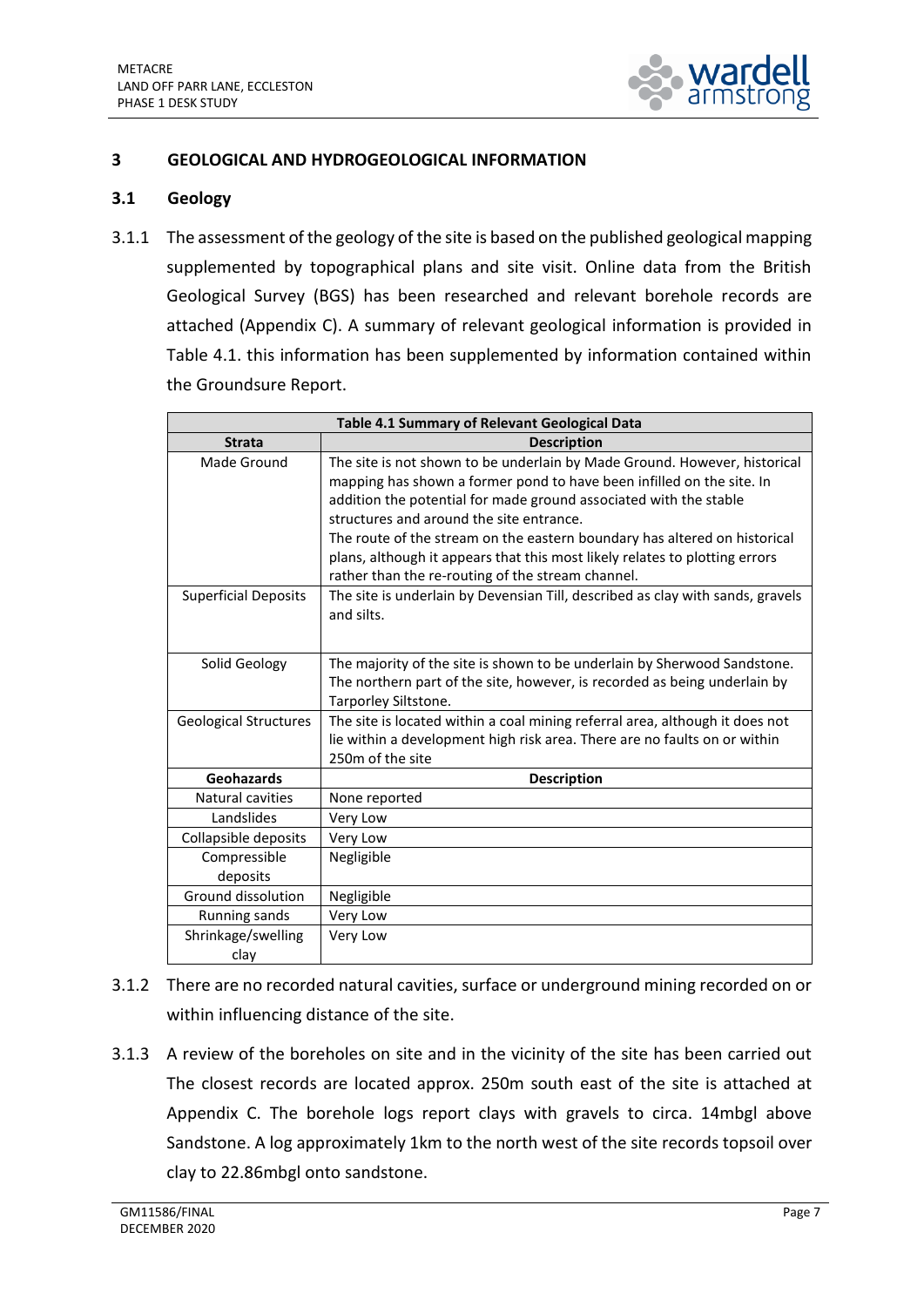

## **3.2 Hydrogeology**

- 3.2.1 Hydrogeological information provided in the Groundsure report indicates the superficial deposits are designated as a Secondary Undifferentiated aquifer.
- 3.2.2 Secondary Undifferentiated is assigned where it is not possible to attribute either category A or B to a rock type. In general these layers have previously been designated as both minor and nonaquifer in different locations due to the variable characteristics of the rock type.
- 3.2.3 The Sherwood Sandstone underlying the southern area of the site is designated as a Principal Aquifer. Principal Aquifers are areas of high intergranular and/or fracture permeability, usually providing a high level of water storage and may support water supply/river base flow on a strategic scale. Generally principal aquifers were previously major aquifers.
- 3.2.4 The Tarporley Siltstone underlying the northern area of the site is designated as a Secondary B Aquifer. Secondary B Aquifers are predominantly lower permeability layers which may store/yield limited amounts of groundwater due to localised features such as fissures, thin permeable horizons and weathering. These are generally the water-bearing parts of the former non-aquifers.
- 3.2.5 It is stated within the Groundsure report that the site lies within an area that is considered to be at a low risk of groundwater flooding.
- 3.2.6 There are no groundwater or surface water abstraction points, potable abstractions or source protection zones within 500m of the site.

## **3.3 Hydrology**

#### *Watercourses*

- 3.3.1 An unnamed stream runs along the eastern boundary of the site, flowing in a northerly directly towards the River Yarrow approximately 900m from the site. This stream is recorded as an inland river that is not influenced by normal tidal action.
- 3.3.2 Several ponds are located in the vicinity of the site. The most significant are located c. 150m north east of the site and form part of Cunneries Fishery.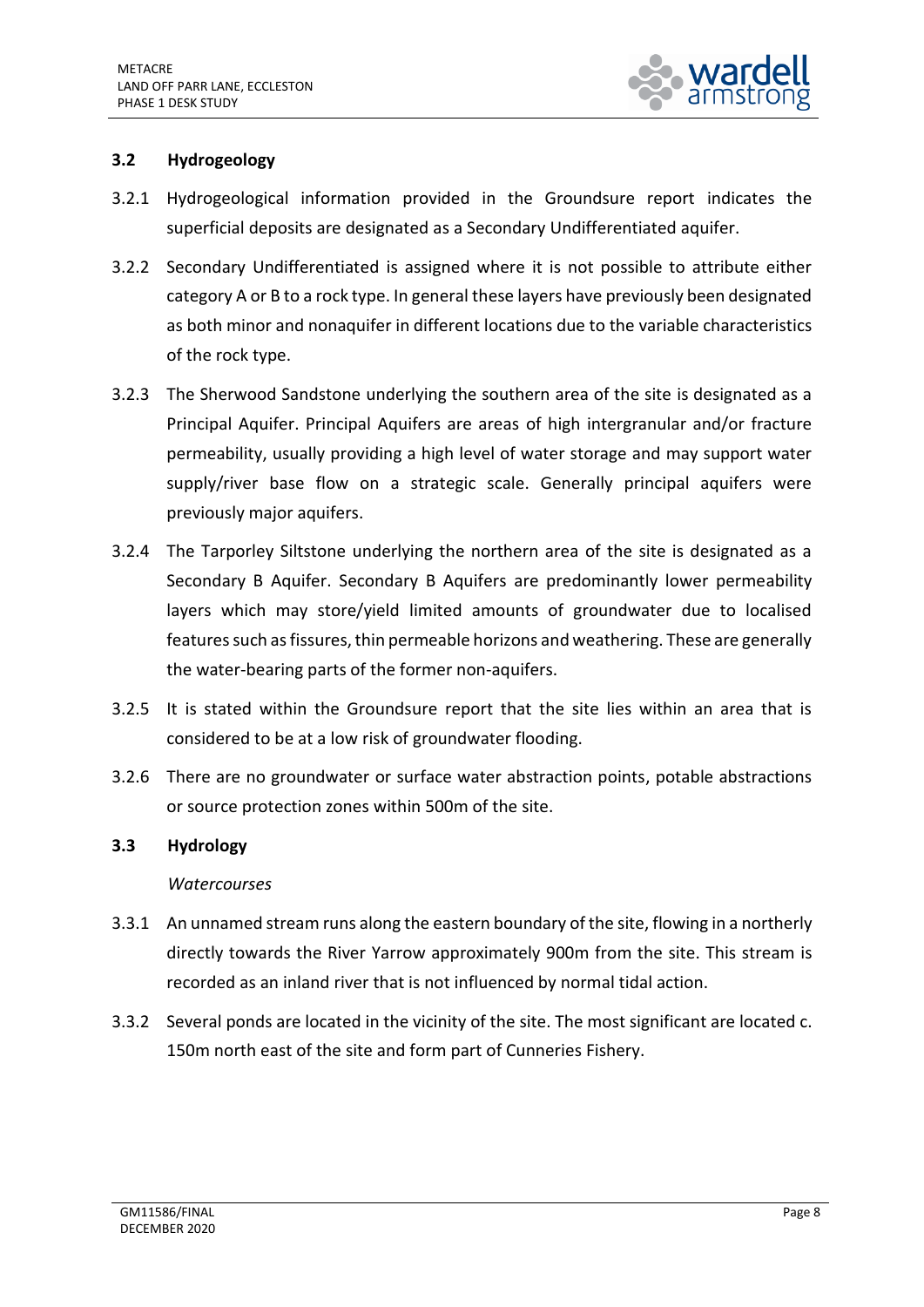

### *Groundwater bodies*

3.3.3 The Rufford Permo-Triassic Sandstone Aquifer, has been assigned a poor chemical rating and quantitative good rating by the Environment Agency.

*Flooding* 

- 3.3.4 The flood maps show the predicted likelihood of flooding in an area in the context of current and also the proposed land use considered in development planning.
- 3.3.5 The site lies within an Environment Agency Flood Zone 1 with a low risk of flooding from rivers and sea.
- 3.3.6 The highest risk from surface water flooding is reported to occur on a 1 in 30 year event at localised areas within the immediate vicinity of the brook that runs along the eastern site boundary.
- 3.3.7 Further consideration of flooding and site drainage would be undertaken in support of any future development.

### **3.4 Coal Mining**

- 3.4.1 The site is located within a coal mining area as defined by the Coal Authority based on records detailing the site could have been affected by past, current or future coal mining. A Consultants Coal Authority Mining Report is has been obtained for the site and is attached within Appendix E.
- 3.4.2 The Coal Authority Mining Report states that there are no records of any past underground or open cast mining, and no records of "probable unrecorded shallow workings". No mine entries are recorded within 100m of the application boundary and there are no records of any coal mining related issues such as subsistence claims or mines gas.
- 3.4.3 The risks associated with coal mining can be sensibly discounted.

## **3.5 Non-Coal Mining**

3.5.1 The Groundsure report highlights that no non-coal mining activities are recorded on site or within 500m of the site boundary. The nearest non-coalmining activity recorded is sporadic underground mining of "vein material" 659m east of the site.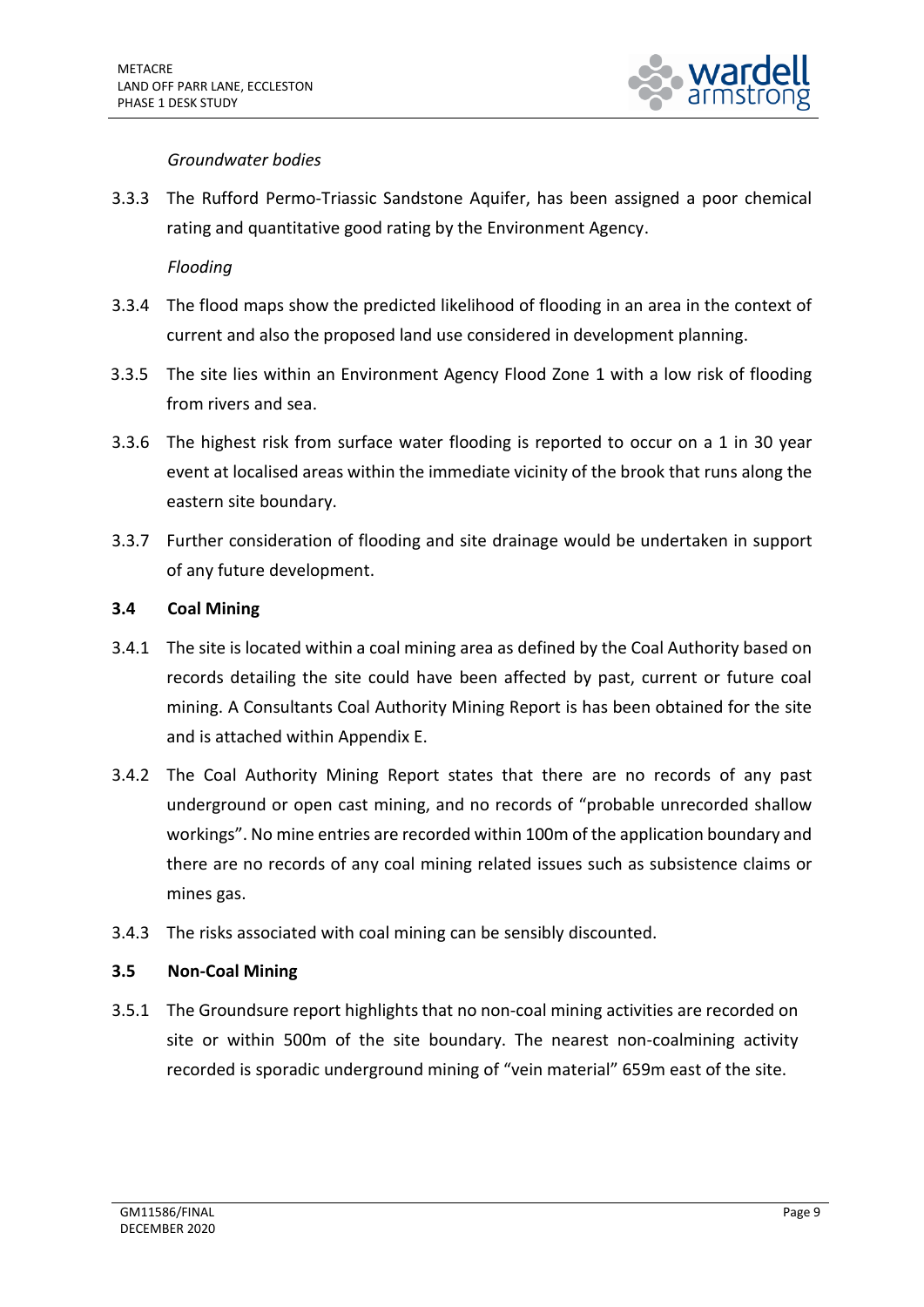

## <span id="page-12-0"></span>**4 ENVIRONMENTAL SETTINGS AND CONSULTATION**

#### **4.1 Introduction**

4.1.1 Information from various statutory sources has been summarised from the Groundsure report (Appendix A).

#### **4.2 Agricultural Land Classificaiton**

4.2.1 The site is classified as Grade 3 Agricultural Land. This is defined as good to moderate quality agricultural land. Land with moderate limitations which affect the choice of crops, timing and type of cultivation, harvesting or the level of yield.

#### **4.3 Contaminated Land Register Entries and Notices**

4.3.1 The site or an area within 500m of the site has not been identified as potentially contaminated by the Local Authority under the Part IIA of the Environmental Protection Act 1990.

#### **4.4 Waste Management**

4.4.1 There are no historical landfill or waste sites recorded by the BGS or Environment Agency within 500m of the site, although the Local Authority records show a refuse tip 478m north of the site. Winterview Farm, located c.50m north of the site is reported as having 3 waste exemptions relating to the treating of waste (cleaning, washing, spraying or coating), burning waste in the open, and the use of waste in construction.

#### **4.5 Radon**

- 4.5.1 The Health Protection Agency and British Geological Survey document entitled Indicative Atlas of Radon in England and Wales, dated 2007, summarises the number of homes in a given area above the "Action Level" for radon. This is a standard classification - it is acknowledged that the proposed development is not residential.
- 4.5.2 The site is located in an area where less than 1% of homes are above the action level and therefore there is no requirement for Radon Protection Measures.

#### **4.6 Environmental Issues**

- 4.6.1 The following environmental issues for the site and adjacent land have been reviewed:
	- There are no pollution incidents within 250m of the site. The nearest incidents relate to the release of petrol 300m from the site, with the magnitude being described as "minor";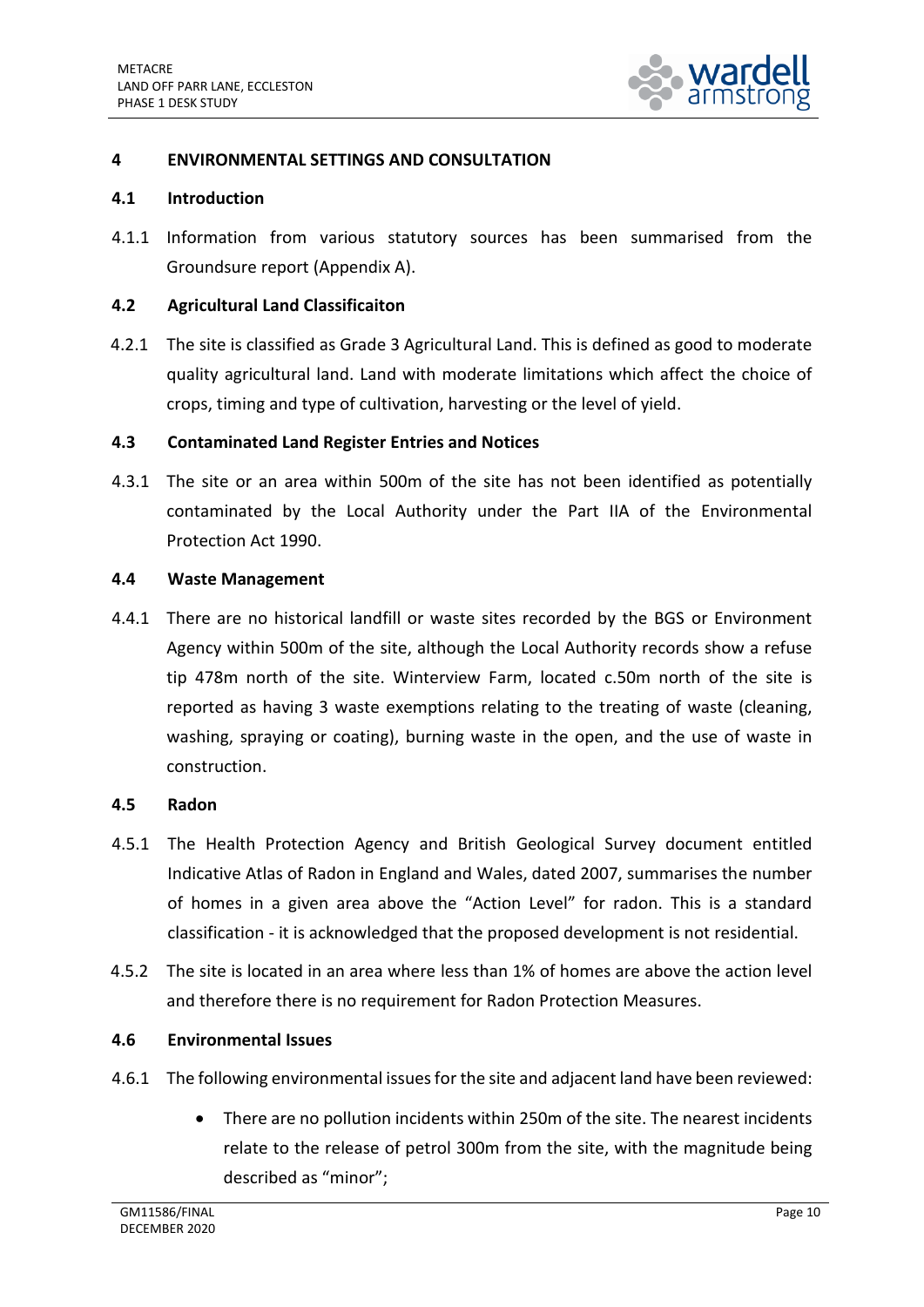

- There are no recorded Integrated Pollution Prevention Controls (Part A1, A2 / B) activities and enforcement within 500m of the site;
- There are no records of regulated explosive sites, hazardous substance storage and / or usage, list 1 or list 2 dangerous substances, control of major accident hazards (COMAH) and radioactive substance authorisations within 500m of the site; and,
- There are no records of pollutant release to surface water or public sewer, pollution inventory substances, waste transfers and radioactive waste records within a 500m radius of the site.

## **4.7 Unexploded Ordnance**

4.7.1 A Zetica unexploded bomb (UXB) risk map for the site has been reviewed and suggests that the risk on site is Low – areas indicated as having 15 bombs per 1000 acres or less. The map is attached at Appendix D.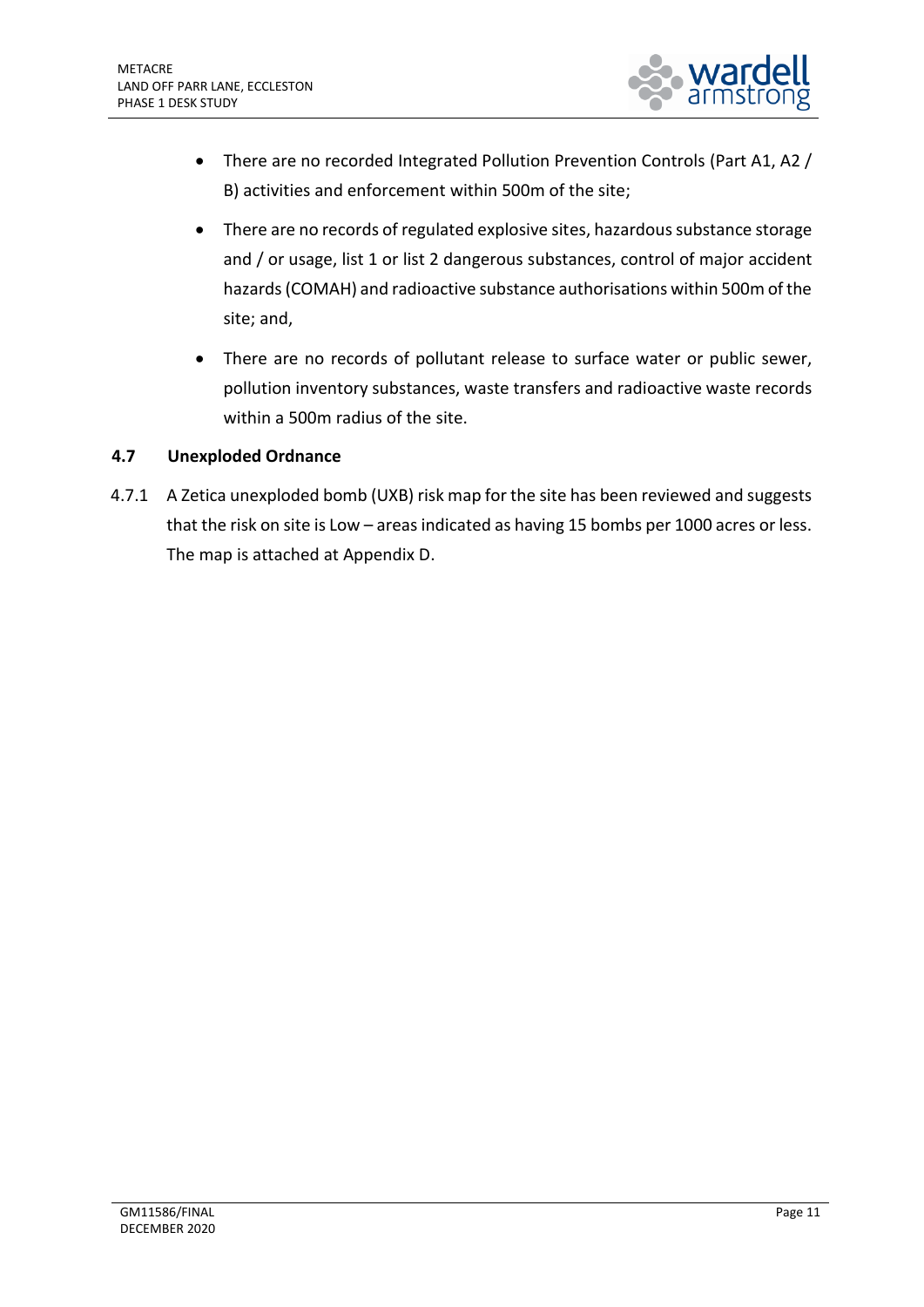

### <span id="page-14-0"></span>**5 PRELIMINARY CONCEPTUAL SITE MODEL**

#### **5.1 Background**

- 5.1.1 Following a review of the information presented in this report a preliminary conceptual site model has been prepared to show the characteristics of the site and show the relationships between possible contaminants, pathways and receptors. The Preliminary Conceptual Site model is based upon an assumed future residential with home grown produce end use. This should be refined when the detailed development layout and / or proposals are available and on the ground conditions present.
- 5.1.2 Potential Sources of Contamination

*On-Site*

- Historical records show a former pond was infilled in the north western area of the site, adjacent to Parr Lane. The nature and source of the infill materials is not known and consequently could contain a range of contaminants including metals, TPH (CWG), PAHs, asbestos, etc.
- Significant volumes of made ground elsewhere on the site are not expected, however, they may be present in localised areas should there have been any infilling of localised depressions or associated with the adjacent housing development.
- It is understood that the land was used for the grazing of horses, with historical mapping appearing to show some structures (thought to be stables) in the north eastern area. There may be some made ground associated with the construction and any demolition of these materials;
- Given the setting of the site, there is a potential that the site may have been in agricultural use in the past. There is a potential that agrochemicals (pesticides, herbicides, insecticides) some of which may be persistent in the environment may have been applied.
- Ground gas associated with potential on and off site Made Ground, and any organic materials within the near surface deposits.

## *Off-site*

• Historic records show a former pond to have been infilled adjacent to the north west corner of the site. The nature and source of any fill material is not known and consequently there is potential for it to contain contaminants and produce ground gas.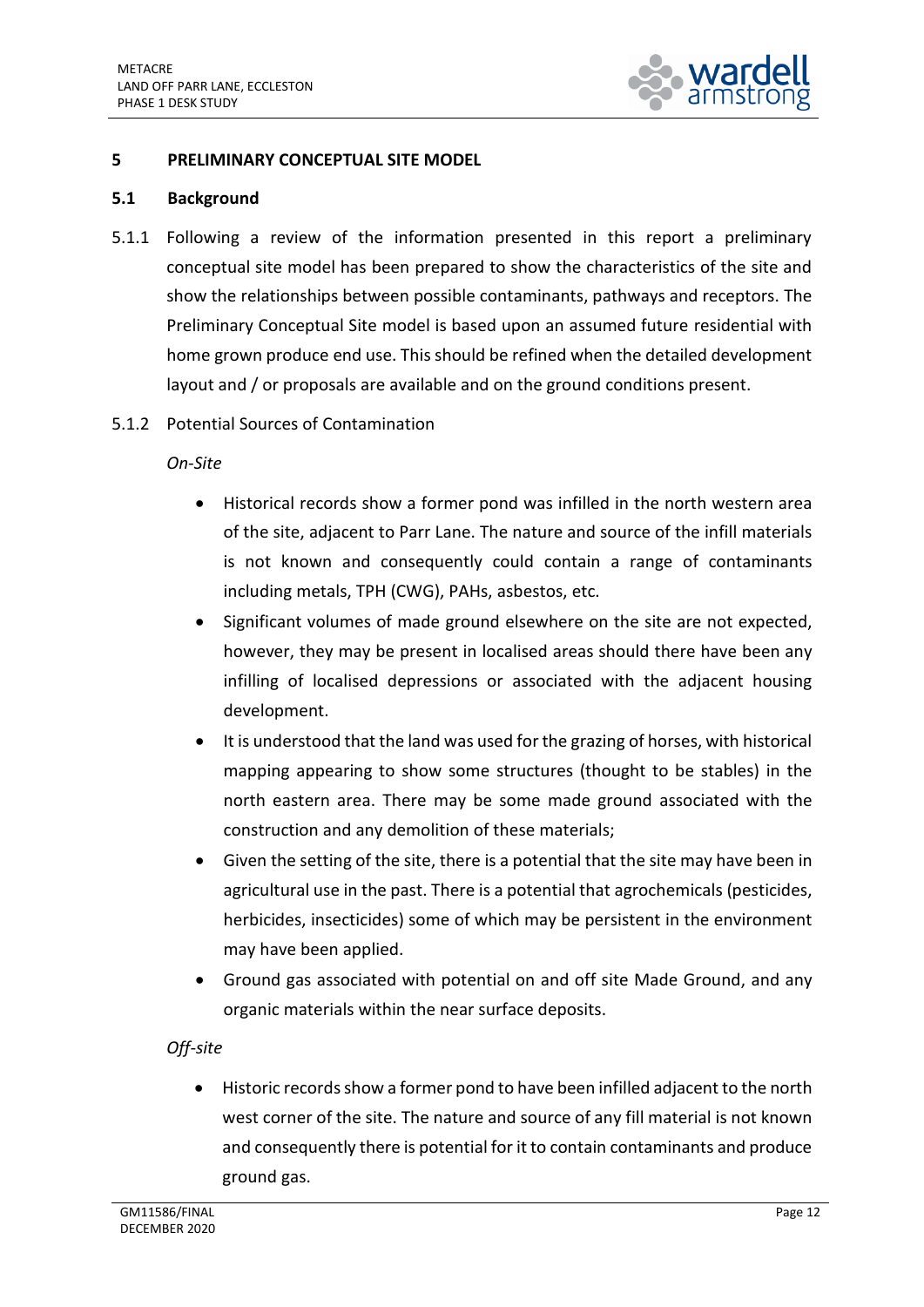

- Industrial uses are limited in the area, although the farm located to the bnroth of the site has various processes and waste exemptions.
- 5.1.3 Potential Pathways
	- Human health inhalation, ingestion, dermal;
	- Controlled waters leaching, migration, over ground (stream adjacent to eastern boundary)
	- Buildings/infrastructure gas migration, direct contact; and,
	- Flora and Fauna ingestion, root uptake.

#### 5.1.4 Potential Receptors

- Human health current site users, future site users, construction workers and adjacent site users;
- Controlled water groundwater (Secondary aquifers within the superficial deposits and siltstone and principal aquifer within the sandstone), surface water (adjacent stream)–; and,
- Buildings/infrastructure (proposed).

#### **5.2 Preliminary Conceptual Site Model**

5.2.1 Table 5.1 summaries the conceptual site model and potential pollution linkages.

| <b>TABLE 5.1: Conceptual Site Model &amp; Potential Pollutant Linkages</b> |                       |                                   |
|----------------------------------------------------------------------------|-----------------------|-----------------------------------|
| Source (Contaminant)                                                       | Pathway               | Receptor                          |
| Contaminants within on-site                                                | Inhalation<br>$1_{-}$ | Current occupiers<br>1.           |
| Made Ground associated with                                                | Dermal contact<br>2.  | Future occupiers                  |
| infill of the former pond,                                                 | 3.<br>Ingestion       | Adjacent site users<br>3.         |
| stables and any localised areas                                            | Surface<br>4.         | <b>Construction workers</b><br>4. |
| of infill on site.                                                         | runoff/overland flow  | Groundwater<br>5.                 |
|                                                                            | Groundwater<br>5.     | Surface water<br>6.               |
|                                                                            | migration             | <b>Building materials</b><br>7.   |
|                                                                            | 6.<br>Direct contact  | (substructure)                    |
|                                                                            | (aggressive attack)   | Water supply pipes<br>8.          |
|                                                                            | Gas migration<br>7.   | Flora and fauna<br>9.             |
| Potential application of                                                   | Inhalation<br>$1_{-}$ | Current occupiers                 |
| agrochemicals on the site                                                  | Dermal contact<br>2.  | Future occupiers                  |
|                                                                            | 3.<br>Ingestion       | Adjacent site users<br>3.         |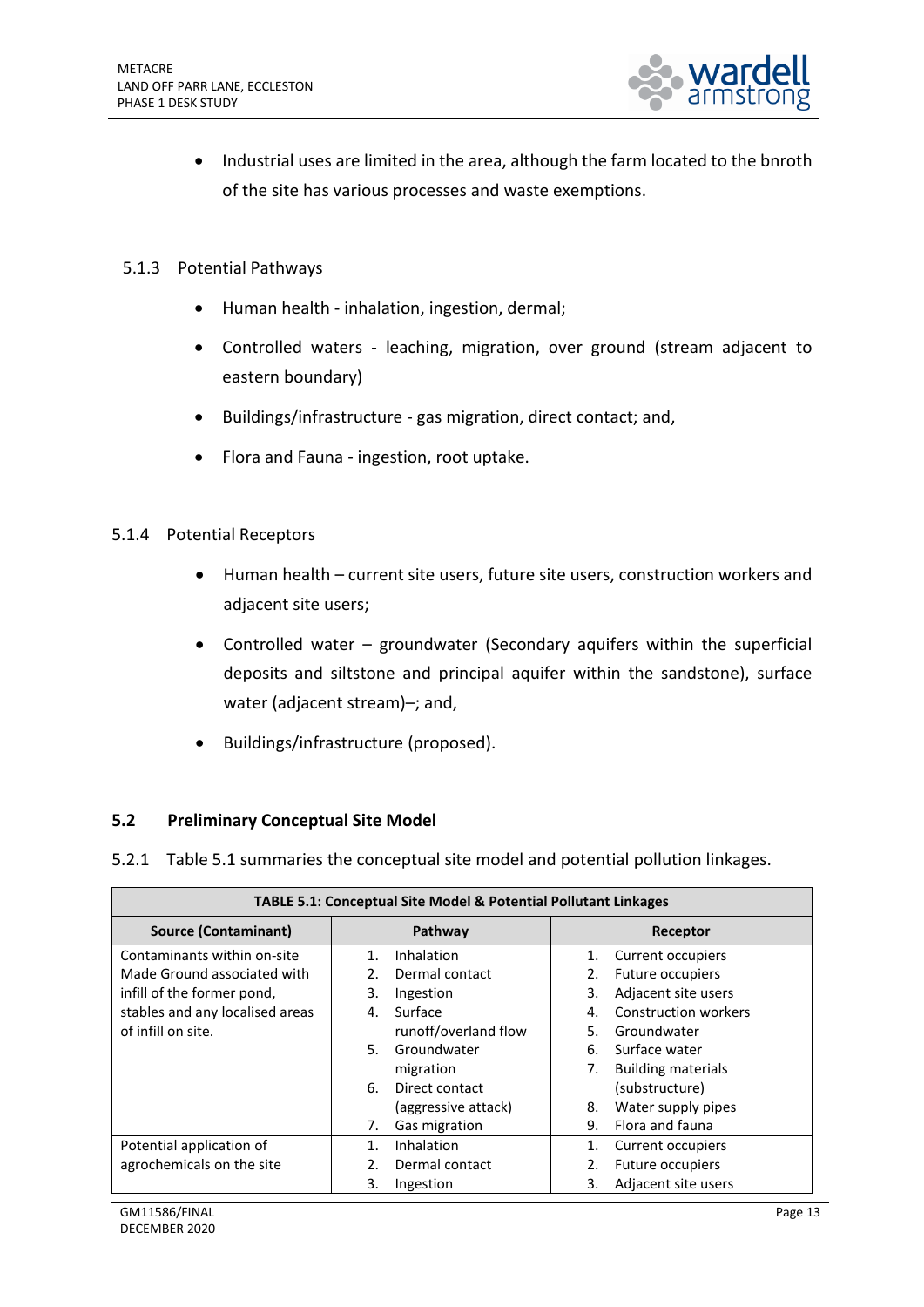

| TABLE 5.1: Conceptual Site Model & Potential Pollutant Linkages |                              |                                   |
|-----------------------------------------------------------------|------------------------------|-----------------------------------|
| <b>Source (Contaminant)</b>                                     | Pathway                      | Receptor                          |
|                                                                 | Surface<br>4.                | <b>Construction workers</b><br>4. |
|                                                                 | runoff/overland flow         | 5.<br>Groundwater                 |
|                                                                 | 5.<br>Groundwater            | 6.<br>Surface water               |
|                                                                 | migration                    | <b>Building materials</b><br>7.   |
|                                                                 | Direct contact<br>6.         | (substructure)                    |
|                                                                 | (aggressive attack)          | Water supply pipes<br>8.          |
|                                                                 | Gas migration<br>7.          | Flora and fauna<br>9.             |
| Off site made ground                                            | Inhalation<br>1.             | Current occupiers<br>1.           |
| associated with features such                                   | 2.<br>Dermal contact         | Future occupiers<br>2.            |
| as the infilled pond adjacent to                                | 3.<br>Ingestion              | 3.<br>Adjacent site users         |
| the NW corner of the site, the                                  | Surface<br>4.                | <b>Construction workers</b><br>4. |
| farm to the north, etc                                          | runoff/overland flow         | 5.<br>Groundwater                 |
|                                                                 | 5.<br>Groundwater            | Surface water<br>6.               |
|                                                                 | migration                    | 7.<br><b>Building materials</b>   |
|                                                                 | 6.<br>Direct contact         | (substructure)                    |
|                                                                 | (aggressive attack)          | Water supply pipes<br>8.          |
|                                                                 | Gas migration<br>7.          | Flora and fauna<br>9.             |
| Ground gas associated with                                      | 1.<br>Inhalation (indoor and | 1.<br>Current occupiers           |
| potential on and off site Made                                  | outdoor)                     | 2.<br>Future occupiers            |
| Ground, potential mine gas and                                  | 2.<br>Gas migration          | 3.<br>Adjacent site users         |
| naturally occurring ground gas.                                 |                              | <b>Construction workers</b><br>4. |
|                                                                 |                              | 5.<br><b>Building materials</b>   |
|                                                                 |                              | (substructure)                    |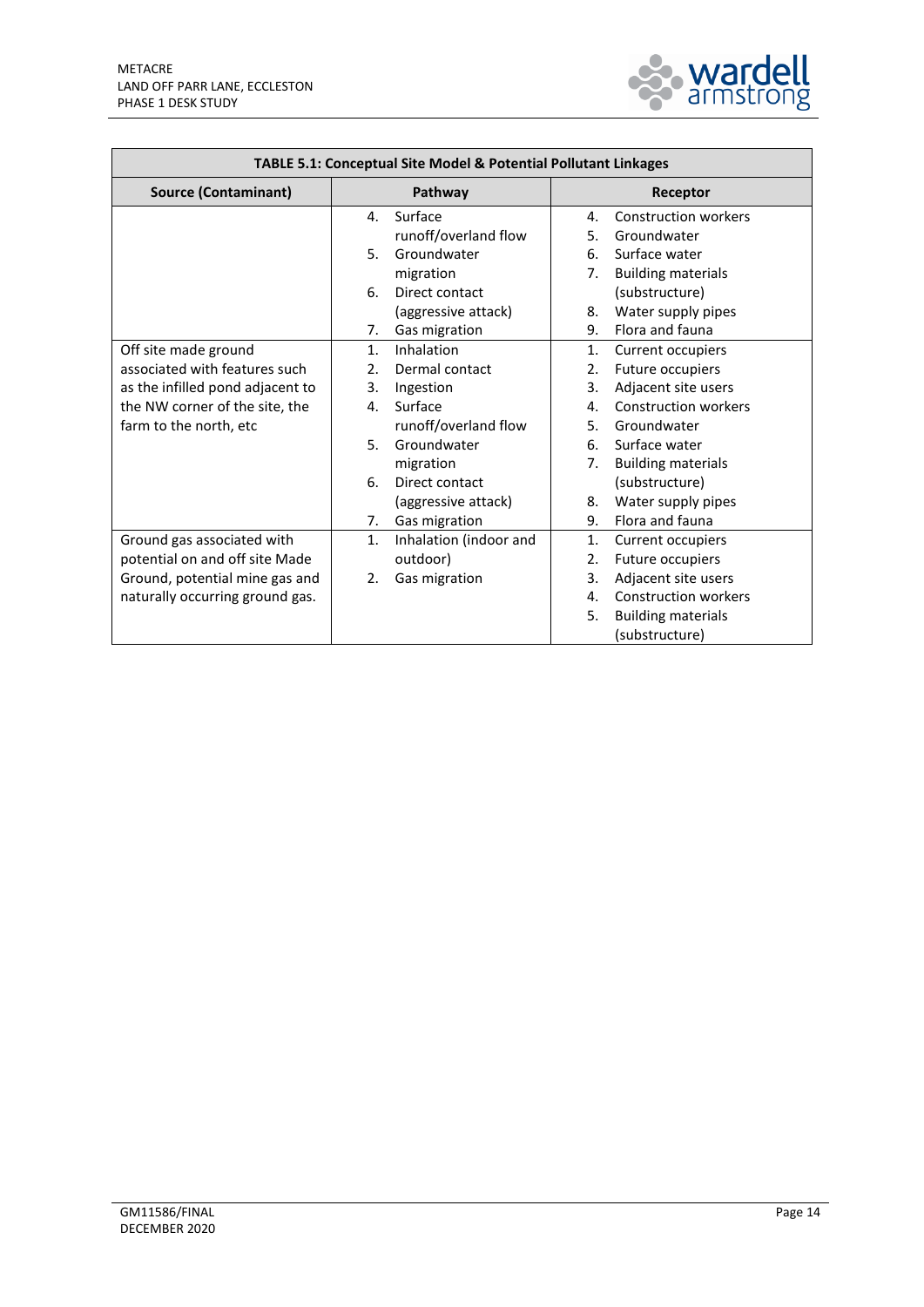

#### <span id="page-17-0"></span>**6 PRELIMINARY ENVIRONMENTAL RISK ASSESSMENT**

#### **6.1 Introduction**

- 6.1.1 In line with EA guidance Land Contamination: Risk Management June 2019 (LCRM) the information gathered throughout this report can be used to carry out a Preliminary Risk Assessment. The Risk Assessment is provided for each identified source, pathway, receptor linkage in Table 6.5.
- 6.1.2 The CIRIA document Contaminated Land Risk Assessment a guide to good practice C552, 2001 defines the Consequence of Risk, Probability of Risk Being Realised and Risk Classification Definition. These definitions are provided in Tables 6.1, 6.2 and 6.3, and the Risk Classification Matrix (Table 6.4) is used to provide a qualitative Risk Assessment for each identified source, pathway, receptor linkage.

| Table 6.1 - Consequence of Risk Being Realised (based on CIRIA C552 2001) |                      |                                                                                                                                                                                                                |                                                                                                                            |
|---------------------------------------------------------------------------|----------------------|----------------------------------------------------------------------------------------------------------------------------------------------------------------------------------------------------------------|----------------------------------------------------------------------------------------------------------------------------|
| <b>Classification</b>                                                     | <b>Category</b>      | <b>Definition</b>                                                                                                                                                                                              | <b>Examples (Not necessarily</b><br>specific to this site)                                                                 |
| <b>Severe</b><br>short-term<br>(acute) risks<br>only                      | <b>Humans</b>        | Short-term (acute) risk to human health<br>likely to result in "significant harm" as<br>defined by the Environment Protection Act<br>1990, Part 2A.                                                            | High concentrations of cyanide on<br>the surface of an informal recreation<br>area.                                        |
|                                                                           | Controlled<br>Waters | Short-term risk of pollution (note: Water<br>Resources Act contains no scope for<br>considering significance of pollution) of<br>sensitive water resource.                                                     | Major spillage of contaminants from<br>site into controlled water.                                                         |
|                                                                           | Property             | Catastrophic damage to buildings/property.                                                                                                                                                                     | Explosion causing building collapse<br>(can also equate to a short-term<br>human health risk if buildings are<br>occupied. |
|                                                                           | Ecological<br>System | A short-term risk to a particular ecosystem,<br>or organism forming part of such ecosystem.                                                                                                                    |                                                                                                                            |
| <b>Medium</b><br>chronic (long<br>term) risks;                            | <b>Humans</b>        | Chronic<br>damage<br>Human<br>Health<br>to<br>("significant harm" as defined in Defra<br>2006).                                                                                                                | Concentrations of a contaminant<br>from site exceed the generic, or site-<br>specific assessment criteria                  |
| "significant<br>harm"                                                     | Controlled<br>Waters | Pollution of sensitive water resources (note:<br>Water Resources Act contains no scope for<br>considering significance of pollution).                                                                          | Leaching of contaminants from a<br>site into a major or minor aquifer.                                                     |
|                                                                           | Ecological<br>System | significant change in a particular<br>$\overline{A}$<br>ecosystem                                                                                                                                              | Death of a species within a<br>designated nature reserve.                                                                  |
| <b>Mild</b><br>chronic (long                                              | Controlled<br>Waters | Pollution of non-sensitive water resources.                                                                                                                                                                    | non-classified<br>Pollution<br>of<br>groundwater                                                                           |
| term) risks;<br>less sensitive<br>receptors                               | Property             | Significant damage to buildings, structures<br>and services ("significant harm" as defined<br>in Circular on Contaminated Land, Defra,<br>2006).<br>sensitive<br>Damage<br>to<br>buildings/structures/services | Damage to building rendering it<br>unsafe to occupy (e.g., foundation<br>damage resulting in instability)                  |
|                                                                           | Ecological<br>System | Significant damage to crops. Damage to the<br>environment.                                                                                                                                                     |                                                                                                                            |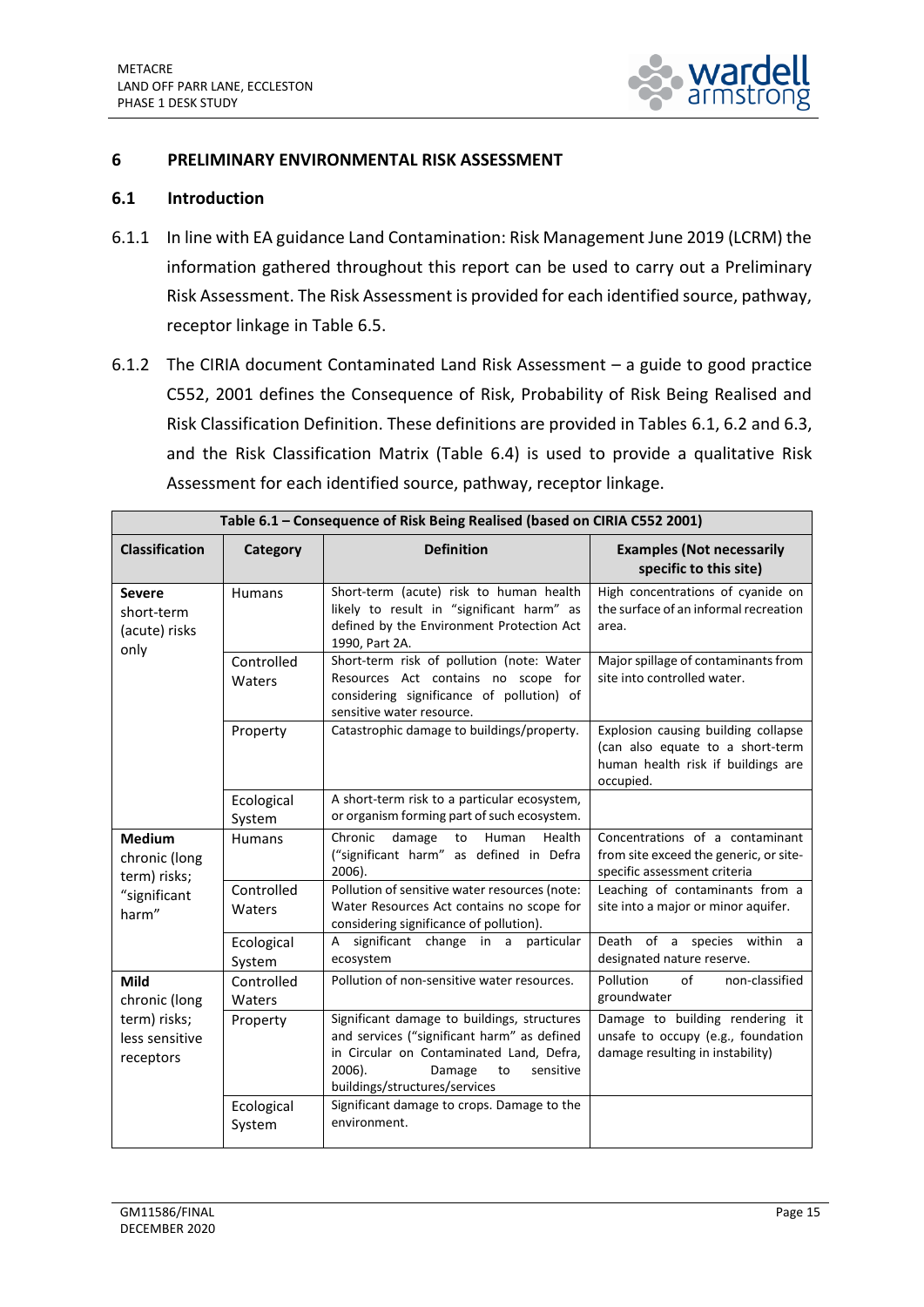

| <b>Minor</b><br>chronic (long<br>term) risks;<br>mild | Financial<br>project | Harm, although not necessarily significant<br>harm, which may result in a financial loss, or<br>expenditure to resolve.   |                                                                                                                       |
|-------------------------------------------------------|----------------------|---------------------------------------------------------------------------------------------------------------------------|-----------------------------------------------------------------------------------------------------------------------|
|                                                       | <b>Humans</b>        | Non-permanent health effects to human<br>health (easily prevented by means such as<br>personal protective clothing, etc). | The presence of contaminants at<br>such concentrations that protective<br>equipment is required during site<br>works. |
|                                                       | Property             | Easily repairable effects of damage to<br>buildings, structures and services                                              | The loss of plants in a landscaping<br>scheme. Discolouration of concrete.                                            |

| TABLE 6.2: Probability of Risk Being Realised (C552 CIRIA, 2001) |                                                                                                                                                                                                                                                                                |  |
|------------------------------------------------------------------|--------------------------------------------------------------------------------------------------------------------------------------------------------------------------------------------------------------------------------------------------------------------------------|--|
| <b>Classification</b>                                            | <b>Definition</b>                                                                                                                                                                                                                                                              |  |
| <b>High Likelihood</b>                                           | There is a pollution linkage and an event that either appears very likely in<br>the short term and almost inevitable over the long term, or there is evidence<br>at the receptor of harm or pollution.                                                                         |  |
| Likely                                                           | There is a pollution linkage and all the elements are present and in the right<br>place, which means that it is probable that an event will occur.<br>Circumstances are such that an event is not inevitable, but possible in the<br>short term and likely over the long term. |  |
| Low Likelihood                                                   | There is a pollution linkage and circumstances are possible under which an<br>event could occur. However, it is by no means certain that even over a<br>longer period such event would take place, and is less likely in the shorter<br>term.                                  |  |
| <b>Unlikely</b>                                                  | There is a pollution linkage but circumstances are such that it is improbable<br>that an event would occur even in the very long term.                                                                                                                                         |  |

| TABLE 6.3: Risk Classification Definitions (C552 CIRIA, 2001) |                                                                                                                                                                                                                                                                                                                                                                                                                                                               |  |  |  |
|---------------------------------------------------------------|---------------------------------------------------------------------------------------------------------------------------------------------------------------------------------------------------------------------------------------------------------------------------------------------------------------------------------------------------------------------------------------------------------------------------------------------------------------|--|--|--|
| <b>Very High</b>                                              | There is a high probability that severe harm could arise to a designated receptor<br>from an identified hazard, OR, there is evidence that severe harm to a designated<br>receptor is currently happening. This risk, if realised, is likely to result in a<br>substantial liability. Urgent investigation (if not undertaken already) and<br>remediation are likely to be required.                                                                          |  |  |  |
| <b>High</b>                                                   | Harm is likely to arise to a designated receptor from an identified hazard.<br>Realisation of the risk is likely to present a substantial liability. Urgent investigation<br>(if not undertaken already) is required and remedial works may be necessary in the<br>short term and are likely over the longer term.                                                                                                                                            |  |  |  |
| <b>Moderate</b>                                               | It is possible that harm could arise to a designated receptor from an identified<br>hazard. However, it is either relatively unlikely that such harm would be severe, or<br>if any harm were to occur it is more likely that the harm would be relatively mild.<br>Investigation (if not already undertaken) is normally required to clarify the risk and<br>to determine the potential liability. Some remedial works may be required in the<br>longer term. |  |  |  |
| Moderate / Low                                                |                                                                                                                                                                                                                                                                                                                                                                                                                                                               |  |  |  |
| Low                                                           | It is possible that harm could arise to a designated receptor from an identified<br>hazard, but it is likely that this harm, if realised, would at worst normally be mild.                                                                                                                                                                                                                                                                                    |  |  |  |
| <b>Very Low</b>                                               | There is a low possibility that harm could arise to a receptor. In the event of such<br>harm being realised it is not likely to be severe.                                                                                                                                                                                                                                                                                                                    |  |  |  |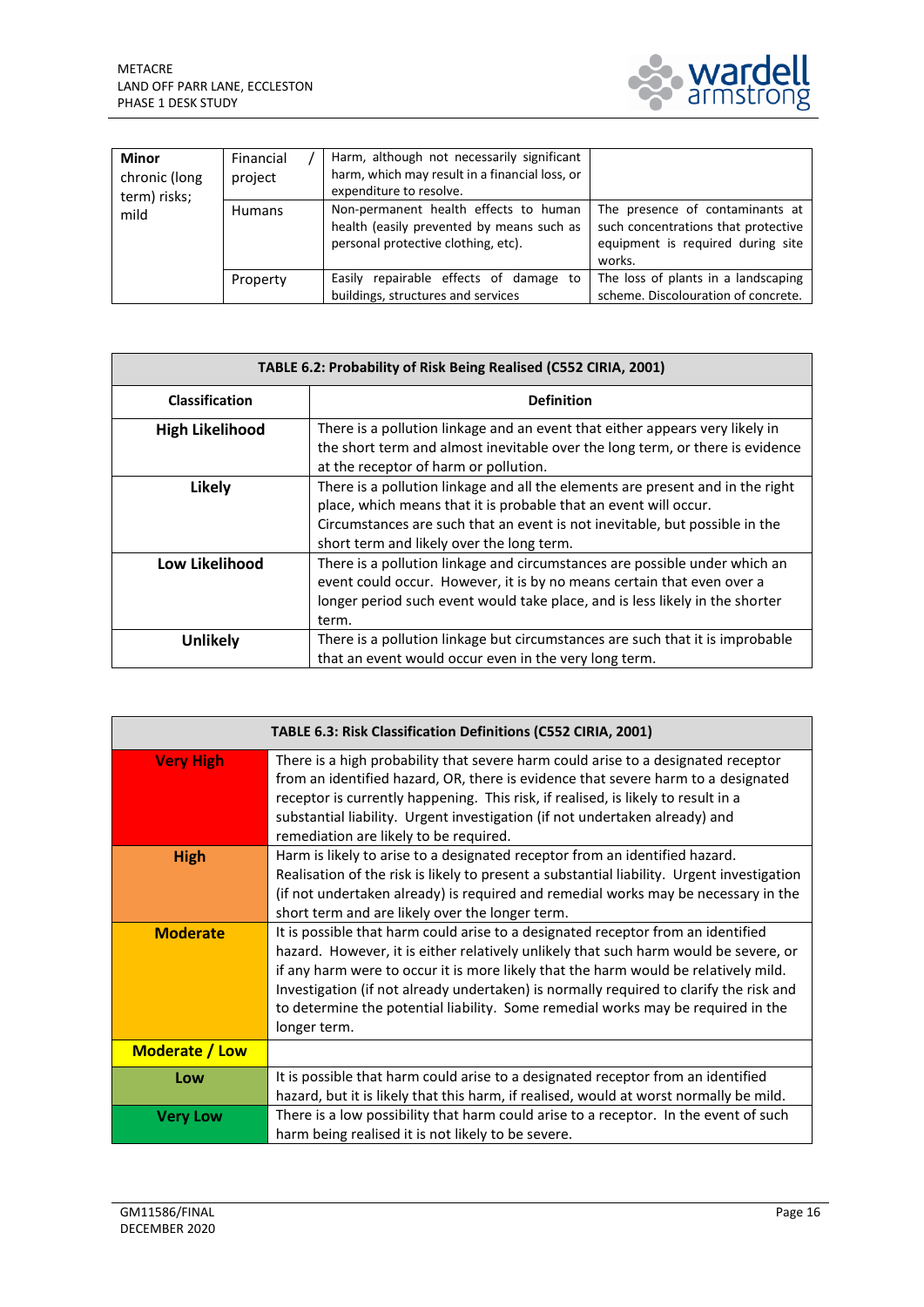

| TABLE 6.4: Risk Classification Matrix (C552 CIRIA, 2001) |                    |                  |                       |                 |                 |  |
|----------------------------------------------------------|--------------------|------------------|-----------------------|-----------------|-----------------|--|
|                                                          |                    | Consequence      |                       |                 |                 |  |
|                                                          |                    | <b>Severe</b>    | <b>Medium</b><br>Mild |                 | <b>Minor</b>    |  |
|                                                          | High<br>Likelihood | <b>Very High</b> | High                  | Moderate        | Moderate/Low    |  |
| Probability                                              | Likely             | High             | Moderate              | Moderate/Low    | Low             |  |
|                                                          | Low<br>Likelihood  | Moderate         | Moderate/Low          | Low             | <b>Very Low</b> |  |
|                                                          | <b>Unlikely</b>    | Moderate/Low     | Low                   | <b>Very Low</b> | <b>Very Low</b> |  |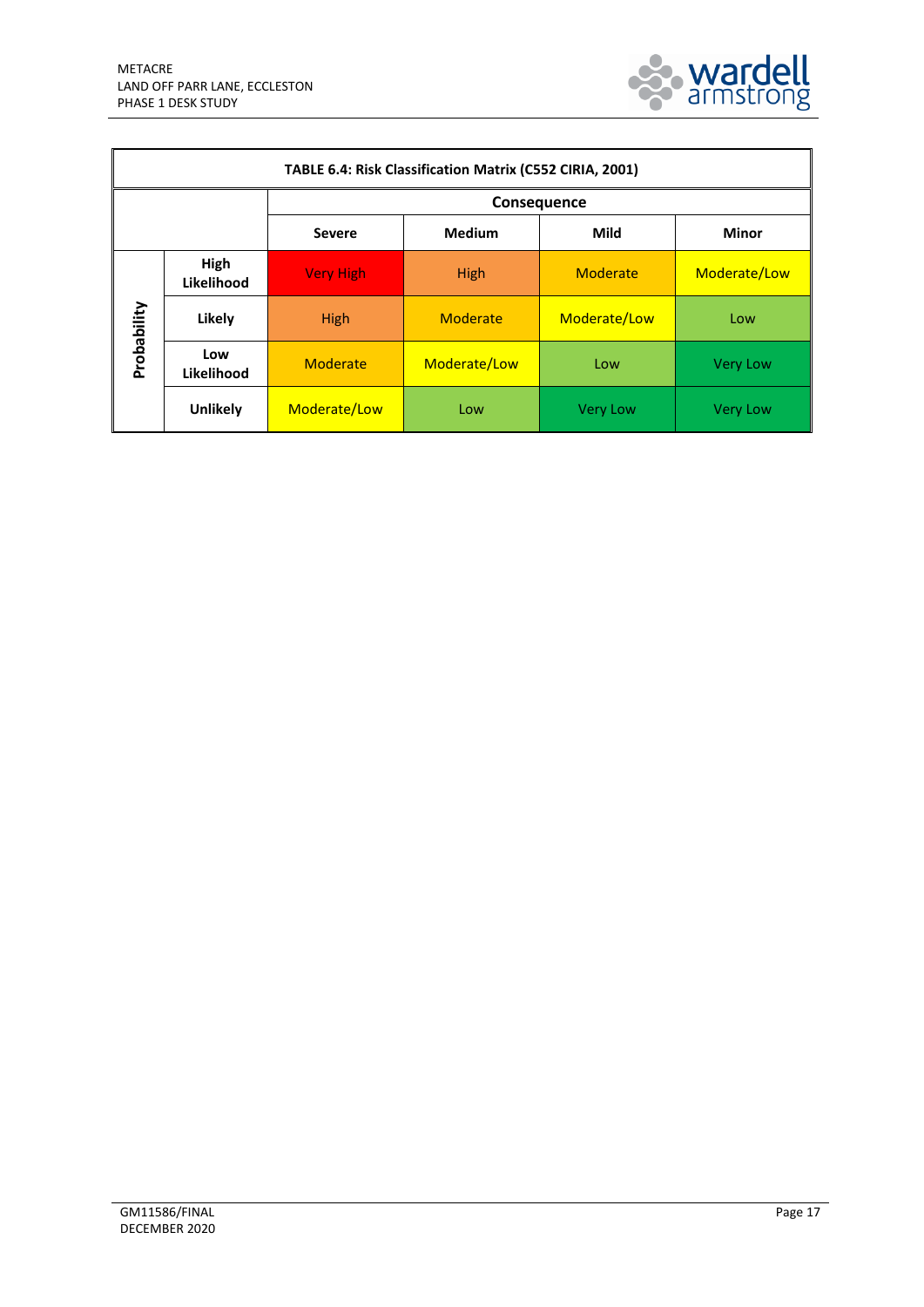$\overline{\phantom{0}}$ 



| <b>TABLE 6.5: Preliminary Qualitative Risk Assessment</b>                                                                                  |                                                                                   |                                                                                                                                                       |                 |                             |                       |                                                                                                                                                                                                                                                                                                                                                                                                  |  |
|--------------------------------------------------------------------------------------------------------------------------------------------|-----------------------------------------------------------------------------------|-------------------------------------------------------------------------------------------------------------------------------------------------------|-----------------|-----------------------------|-----------------------|--------------------------------------------------------------------------------------------------------------------------------------------------------------------------------------------------------------------------------------------------------------------------------------------------------------------------------------------------------------------------------------------------|--|
| <b>Source</b>                                                                                                                              | Pathway(s)                                                                        | Receptor                                                                                                                                              | Consequence     | Probability<br><b>of</b>    | <b>Risk</b>           | <b>Necessary Actions / Commentary</b>                                                                                                                                                                                                                                                                                                                                                            |  |
| <b>Contaminant</b>                                                                                                                         |                                                                                   |                                                                                                                                                       | of Risk Being   | <b>Being</b><br><b>Risk</b> | <b>Classification</b> |                                                                                                                                                                                                                                                                                                                                                                                                  |  |
|                                                                                                                                            |                                                                                   |                                                                                                                                                       | <b>Realised</b> | <b>Realised</b>             |                       |                                                                                                                                                                                                                                                                                                                                                                                                  |  |
| Contaminants within<br>any Made Ground<br>associated with the                                                                              | Inhalation,<br>Dermal<br>Contact,<br>Ingestion,<br>Migration via water<br>pipes   | Future<br>occupiers,<br>site<br>adjacent<br>users<br>construction workers.                                                                            | Medium          | Low Likelihood              | Low / Moderate        | No evidence of significant volumes of made<br>ground or surface contamination was noted<br>during the site walkover. It is possible isolated<br>pockets of made ground may be present,<br>particularly associated with the historic pond. If<br>present the nature any made ground is currently<br>unknown and therefore, there is potential for it<br>to present a risk to human health and the |  |
| former infilled pond,<br>the existing and former<br>stable structures, any<br>localised fill, application                                  | Surface water run off,<br>migration via field<br>drains and infiltrating<br>water | Surface water, ground<br>water (Principal and<br>Secondary Aquifer)                                                                                   | Medium          | Low Likelihood              | Low / Moderate        |                                                                                                                                                                                                                                                                                                                                                                                                  |  |
| of agrochemcials.                                                                                                                          | contact<br>Direct<br>(aggressive attack)                                          | Future buildings and<br>water pipes                                                                                                                   | Minor           | Low Likelihood              | <b>Very Low</b>       | surrounding environment.<br>is recommended<br>that<br>intrusive<br>It<br>an<br>investigation is undertaken in<br>order to<br>determine the nature and composition of the<br>near surface deposits.                                                                                                                                                                                               |  |
| Ground gas associated<br>with potential on and<br>off site Made Ground<br>potential mine gas, and<br>naturally<br>occurring<br>ground gas. | Inhalation (indoor and<br>outdoor)<br>and<br>migration of ground<br>gas.          | Future<br>occupiers<br>adjacent<br>(students),<br>occupiers (students and<br>commercial),<br>future<br>maintenance workers,<br>buildings and services | Severe          | Low Likelihood              | Moderate              | Any made ground and organic natural soils are a<br>potential source of ground gas on the site. As the<br>nature of the infill material of the former ponds<br>both on and off site are unknown they could<br>contain organic material. It is recommended that<br>an intrusive investigation is undertaken and a<br>ground gas assessment carried out to support<br>any future design.            |  |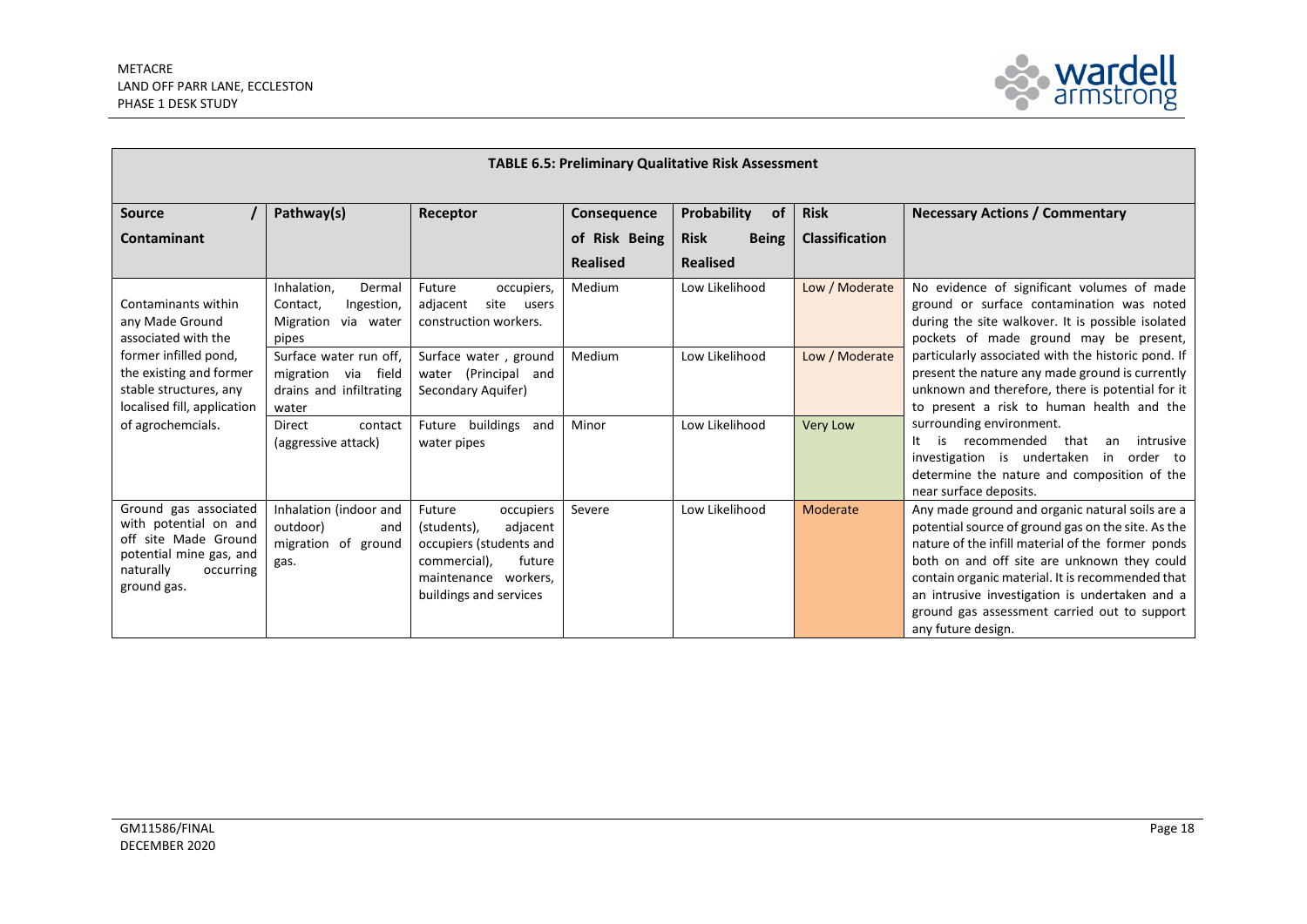

## <span id="page-21-0"></span>**7 PRELIMINARY GEOTECHNICAL RISK ASSESSMENT**

- 7.1.1 The desk study researches suggest a generally low geotechnical risk to the proposed development.
- 7.1.2 The geology on site is shown to comprise Devensian Till underlain by the either sandstone or siltstone. Made ground may be present in the area of the former infilled pond in the northern part of the site. Compressible ground may be present due to the anticipated Made Ground and Till deposits, particularly in the area of the infilled pond. The potential for excessive total and differential settlement of the proposed development should be considered at the detailed design stage.
- 7.1.3 The main area of the site is generally flat; however, the northern area of the site is lower than the main body and there is a general fall to the east. Depending on the proposed development, regrading works may be necessary. It is recommended that chemical and geotechnical testing is undertaken on site in order to determine the suitability for re-use of materials.
- 7.1.4 In terms of the impact of coal mining legacy, overall the site represents a Low Risk
- 7.1.5 It is recommended that a detailed ground investigation is undertaken to support the geotechnical and foundation design of the project.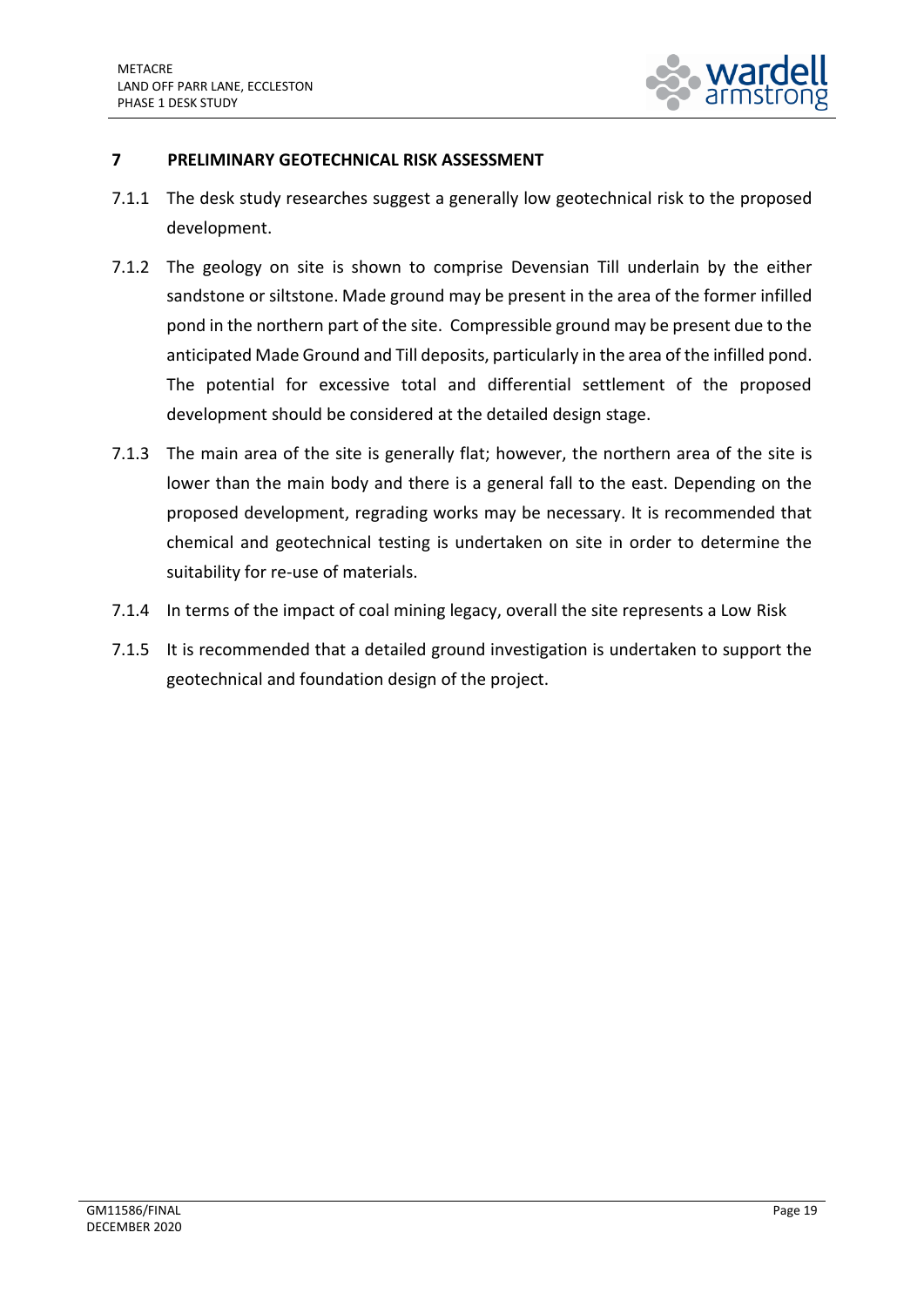

#### <span id="page-22-0"></span>**8 CONCLUSIONS AND RECOMMENDATIONS**

#### **8.1 Conclusions**

- 8.1.1 Based on available information summarised in this report the ground conditions beneath the site are considered to present an overall Low risk to future development. There are number of potential environmental and geotechnical constraints that need to be fully investigated and assessed once the final development proposals and layout are known. It is possible that some mitigation measures will be necessary in the final scheme design.
- 8.1.2 At this stage there is no fixed development layout or proposals and therefore the scope of any protection measures in relation to ground contamination cannot be determined. A residential development will have a high sensitivity to any contaminants present in made ground deposits and to any ground gases being generated beneath, or migrating onto the site. This is particularly tree in the area of the former pond and around the stable structures. With the exception of the potential for a deeper area of made ground in the area of the former pond, no significant geotechnical risks have been identified by the desk study researches.

#### **8.2 Recommendations**

- 8.2.1 It is recommended that a Phase 2 Ground Investigation is carried out to determine the geological conditions on site, geotechnical parameters and the potential contamination.
- 8.2.2 Table 8.1 outlines the preliminary objectives that the ground investigation would be anticipated to target. The list presented in Table 8.1 is not exhaustive and general investigation, sampling and testing across the site will be required to better understand the overall risk posed by the site.

|                                     | Table 8.1 Preliminary Ground Investigation Objectives                                                                                                              |                                |                                                                                                                                          |  |  |
|-------------------------------------|--------------------------------------------------------------------------------------------------------------------------------------------------------------------|--------------------------------|------------------------------------------------------------------------------------------------------------------------------------------|--|--|
| <b>Geo-environmental Objectives</b> |                                                                                                                                                                    | <b>Geotechnical Objectives</b> |                                                                                                                                          |  |  |
|                                     | To reduce uncertainty in knowledge of the site,<br>enabling the initial conceptual model to be                                                                     | ٠                              | To reduce uncertainty in knowledge of the site,<br>enabling review of the Geotechnical Risk                                              |  |  |
|                                     | refined and reassessment of risk;<br>Target sampling and chemical testing across the<br>site particularly in the area of the former pond<br>and stable structures; |                                | Assessment;<br>To identify the nature and parameters of the<br>ground strata and groundwater;<br>Establish parameters prior to design of |  |  |
|                                     | Undertake groundwater and gas monitoring;                                                                                                                          |                                | foundations, temporary and permanent works;                                                                                              |  |  |
| ٠                                   | Provide sufficient data to design remediation<br>approach.                                                                                                         | ٠                              | Provide sufficient information to target further<br>ground investigation or design a suitable<br>remediation approach;                   |  |  |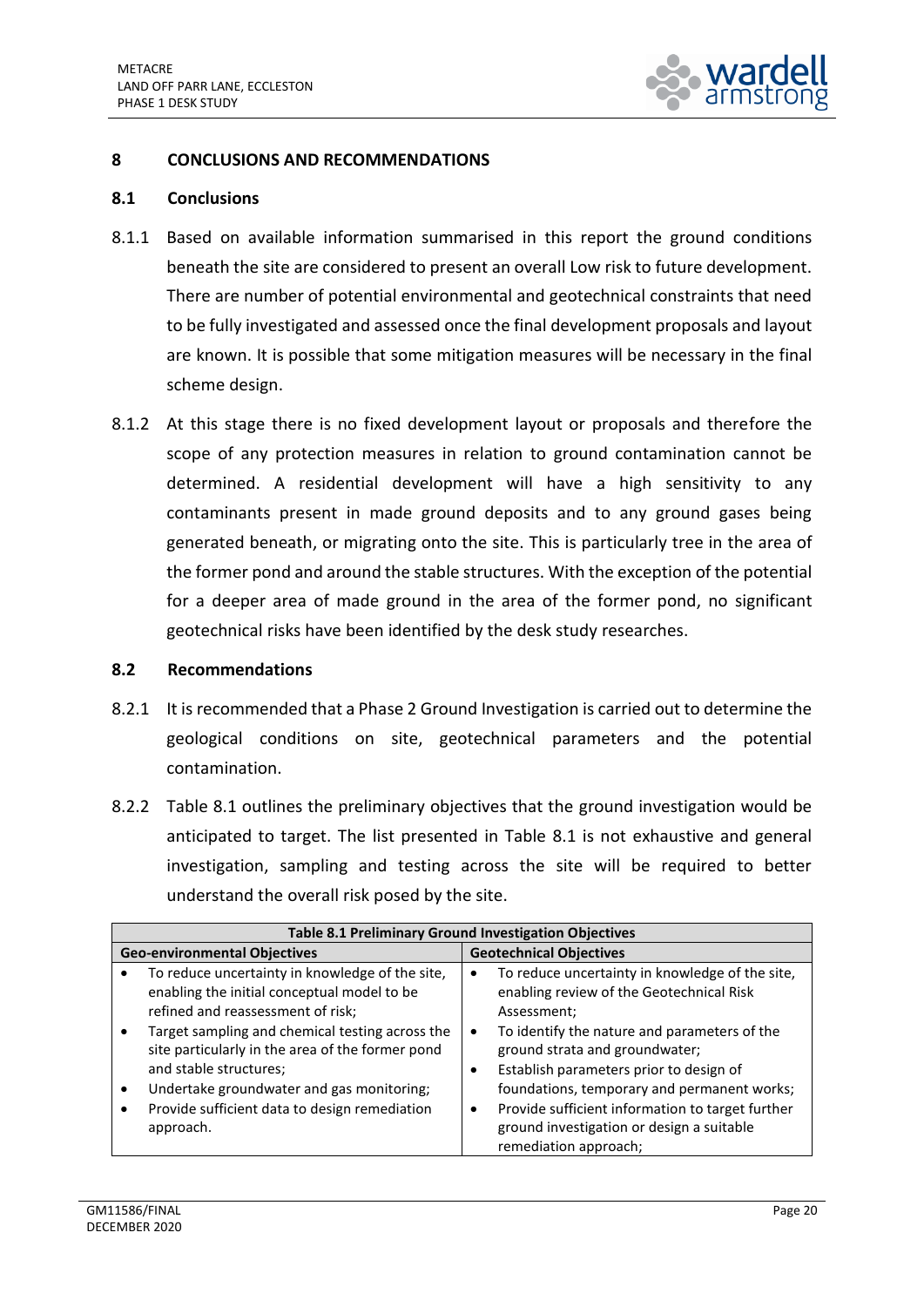